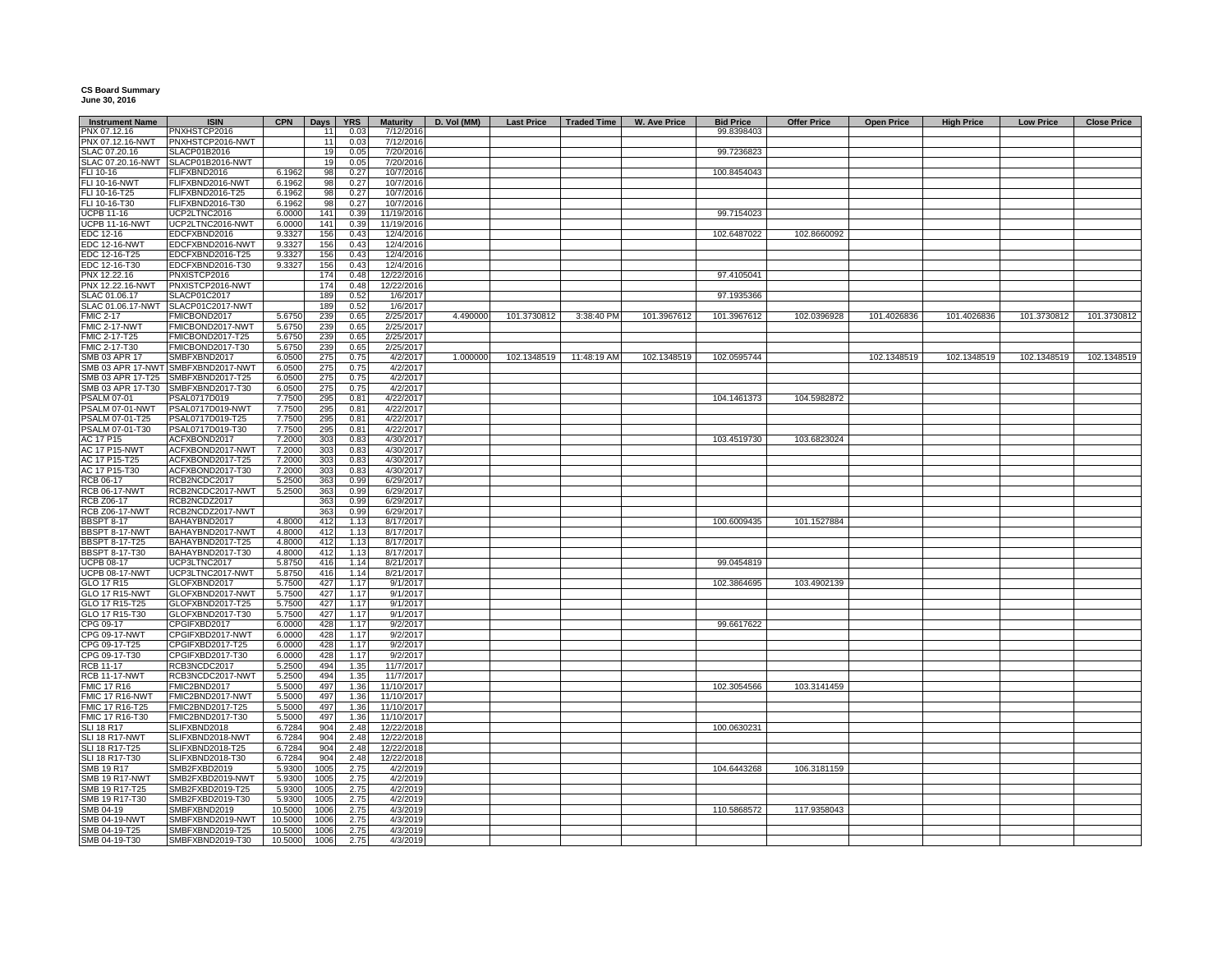| ALI 19 R17<br>ALIFXBND2019<br>5.625<br>1030<br>2.82<br>4/27/2019<br>103.8837199<br>105.9341845<br>ALI 19 R17-NWT<br>ALIFXBND2019-NWT<br>5.6250<br>1030<br>2.82<br>4/27/2019<br>ALI 19 R17-T25<br>ALIFXBND2019-T25<br>5.625<br>1030<br>2.82<br>4/27/2019<br>ALI 19 R17-T30<br>ALIFXBND2019-T30<br>5.6250<br>1030<br>2.82<br>4/27/2019<br>104.8453279<br>GLO 19 R17<br>GLOFXBND2019<br>6.0000<br>1065<br>2.92<br>6/1/2019<br>50.100000<br>104.9854310<br>3:41:11 PM<br>104.9854310<br>104.8494165<br>104.9854310<br>104.8494165<br>104.9854310<br><b>GLO 19 R17-NWT</b><br>GLOFXBND2019-NWT<br>6/1/2019<br>6.0000<br>1065<br>2.92<br>GLO 19 R17-T25<br>GLOFXBND2019-T25<br>6.0000<br>1065<br>2.92<br>6/1/2019<br>GLO 19 R17-T30<br>GLOFXBND2019-T30<br>6/1/2019<br>6.0000<br>1065<br>2.92<br><b>FLI 19 R17</b><br>FLIFXBND2019<br>2.93<br>6/8/2019<br>105.9810553<br>6.2731<br>1072<br><b>FLI 19 R17-NWT</b><br>FLIFXBND2019-NWT<br>1072<br>2.93<br>6/8/2019<br>6.2731<br>FLI 19 R17-T25<br>FLIFXBND2019-T25<br>6.2731<br>1072<br>2.93<br>6/8/2019<br>FLI 19 R17-T30<br>FLIFXBND2019-T30<br>6.2731<br>1072<br>2.93<br>6/8/2019<br>SM 19 R17<br>SMICFXBD2019<br>6.0000<br>1110<br>3.04<br>7/16/2019<br>105.1603001<br>106.4091664<br><b>SM 19 R17-NWT</b><br>SMICFXBD2019-NWT<br>6.0000<br>1110<br>3.04<br>7/16/2019<br>SM 19 R17-T25<br>SMICFXBD2019-T25<br>6.0000<br>1110<br>3.04<br>7/16/2019<br>SM 19 R17-T30<br>SMICFXBD2019-T30<br>6.0000<br>1110<br>3.04<br>7/16/2019<br>FMICBOND2019<br><b>FMIC 19 R17</b><br>5.7500<br>1135<br>3.11<br>8/10/2019<br>98.5946442<br>FMIC 19 R17-NWT<br>FMICBOND2019-NWT<br>5.7500<br>1135<br>3.11<br>8/10/2019<br>FMIC 19 R17-T25<br>FMICBOND2019-T25<br>5.7500<br>1135<br>3.11<br>8/10/2019<br>FMIC 19 R17-T30<br>FMICBOND2019-T30<br>5.7500<br>113<br>3.11<br>8/10/2019<br><b>JGS 08-19</b><br>JGSFXBND2019<br>1152<br>5.2317<br>3.15<br>8/27/2019<br>3.000000<br>104.8213270<br>3:19:42 PM<br>104.8213270<br>103.1628812<br>104.8213270<br>104.8213270<br>104.8213270<br>104.8213270<br>104.8213270<br>JGS 08-19-NWT<br>JGSFXBND2019-NWT<br>5.2317<br>3.15<br>8/27/2019<br>1152<br>JGSFXBND2019-T25<br>1152<br>JGS 08-19-T25<br>5.2317<br>3.15<br>8/27/2019<br>JGS 08-19-T30<br>JGSFXBND2019-T30<br>5.2317<br>1152<br>3.15<br>8/27/2019<br>3.35<br>GTCAP 11-19<br>GTCFXBND2019<br>4.7106<br>1224<br>11/7/2019<br>100.2626144<br>GTCAP 11-19-NWT<br>GTCFXBND2019-NWT<br>1224<br>3.35<br>11/7/2019<br>4.7106<br>1224<br>GTCAP 11-19-T25<br>GTCFXBND2019-T25<br>4.7106<br>3.35<br>11/7/2019<br>GTCAP 11-19-T30<br>1224<br>11/7/2019<br>GTCFXBND2019-T30<br>4.7106<br>3.35<br><b>VLL 19 R17</b><br>VLLFXBND2019<br>5.6542<br>1226<br>3.36<br>11/9/2019<br>1.500000<br>101.5424569<br>2:34:32 PM<br>101.5424569<br>101.5424569<br>101.5424569<br>99.7070746<br>101.5424569<br>101.5424569<br>101.5424569<br>VLL 19 R17-NWT<br>VLLFXBND2019-NWT<br>5.6542<br>1226<br>3.36<br>11/9/2019<br>VLL 19 R17-T25<br>VLLFXBND2019-T25<br>1226<br>11/9/2019<br>5.6542<br>3.36<br><b>VLL 19 R17-T30</b><br>VLLFXBND2019-T30<br>1226<br>5.6542<br>3.36<br>11/9/2019<br>ACFXBOND2019<br>1240<br>AC 19 R16<br>5.4500<br>3.39<br>11/23/2019<br>104.4175262<br>105.8848396<br><b>AC 19 R16-NWT</b><br>ACFXBOND2019-NWT<br>5.450<br>1240<br>3.39<br>11/23/2019<br>AC 19 R16-T25<br>ACFXBOND2019-T25<br>5.450<br>1240<br>3.39<br>11/23/2019<br>AC 19 R16-T30<br>ACFXBOND2019-T30<br>5.4500<br>1240<br>3.39<br>11/23/2019<br>GTCAP 20 R17<br>GTCFXBND2020<br>4.8371<br>1336<br>3.66<br>2/27/2020<br>100.8760698<br>104.2183433<br>GTCAP 20 R17-NWT<br>GTCFXBND2020-NWT<br>4.8371<br>1336<br>3.66<br>2/27/2020<br>GTCAP 20 R17-T25<br>GTCFXBND2020-T25<br>1336<br>2/27/2020<br>4.837<br>3.66<br>GTCAP 20 R17-T30<br>GTCFXBND2020-T30<br>4.8371<br>1336<br>3.66<br>2/27/2020<br>SMPH 03-20<br>SMPHFXBD2020<br>1339<br>4.000000<br>105.0417024<br>10:03:39 AM<br>105.0417024<br>103.0938347<br>105.0417024<br>105.0417024<br>105.0417024<br>105.0417024<br>5.1000<br>3.67<br>3/1/2020<br>SMPH 03-20-NWT<br>SMPHFXBD2020-NWT<br>1339<br>3/1/2020<br>5.1000<br>3.67<br>SMPH 03-20-T25<br>SMPHFXBD2020-T25<br>1339<br>3/1/2020<br>5.1000<br>3.67<br>SMPH 03-20-T30<br>SMPHFXBD2020-T30<br>5.1000<br>1339<br>3.67<br>3/1/2020<br>99.7962664<br>104.4279914<br>CPG 20 R18<br>CPGIFXBD2020<br>6.6878<br>1340<br>3.67<br>3/2/2020<br><b>CPG 20 R18-NWT</b><br>CPGIFXBD2020-NWT<br>6.6878<br>1340<br>3.67<br>3/2/2020<br>CPG 20 R18-T25<br>CPGIFXBD2020-T25<br>6.6878<br>1340<br>3.67<br>3/2/2020<br>CPG 20 R18-T30<br>CPGIFXBD2020-T30<br>6.6878<br>1340<br>3.67<br>3/2/2020<br>MBT 04-20<br>MBTLTNCD2020<br>4.0000<br>1393<br>3.81<br>4/24/2020<br>EDC 20 R18<br>EDCFXBND2020<br>4.1583<br>1402<br>3.84<br>5/3/2020<br>6.000000<br>99.9014977<br>9:19:18 AM<br>99.9015169<br>99.6735584<br>101.2644255<br>99.9014977<br>99.9014977<br>99.9014977<br>99.9014977<br>EDC 20 R18-NWT<br>EDCFXBND2020-NWT<br>4.1583<br>1402<br>3.84<br>5/3/2020<br>EDC 20 R18-T25<br>EDCFXBND2020-T25<br>4.1583<br>1402<br>3.84<br>5/3/2020<br>EDC 20 R18-T30<br>EDCFXBND2020-T30<br>4.1583<br>1402<br>3.84<br>5/3/2020<br>PNBLTNCD2020<br>1442<br>PNB 06-20<br>4.1250<br>3.95<br>6/12/2020<br>RCBLTNCD2020<br>4.1250<br>1449<br>3.97<br>6/19/2020<br>RCB 06-20<br>1477<br>GLO 20 R18<br>GLOFXBND2020<br>4.8875<br>4.04<br>7/17/2020<br>102.1693520<br>104.8249399<br>GLOFXBND2020-NWT<br>GLO 20 R18-NWT<br>4.8875<br>1477<br>4.04<br>7/17/2020<br>GLO 20 R18-T25<br>GLOFXBND2020-T25<br>1477<br>4.04<br>7/17/2020<br>4.8875<br>GLO 20 R18-T30<br>1477<br>GLOFXBND2020-T30<br>4.8875<br>4.04<br>7/17/2020<br>1.000000<br>101.8497974<br>11:49:05 AM<br>101.8497974<br>101.8497974<br>104.7443490<br>101.8497974<br>101.8497974<br>101.8497974<br>101.8497974<br><b>SLTC 20 R18</b><br>SLTCFXBD2020<br>1513<br>4.14<br>8/22/2020<br>4.9925<br>SLTC 20 R18-NWT<br>SLTCFXBD2020-NWT<br>1513<br>4.14<br>8/22/2020<br>4.9925<br>SLTC 20 R18-T25<br>SLTCFXBD2020-T25<br>4.9925<br>1513<br>4.14<br>8/22/2020<br>SLTC 20 R18-T30<br>1513<br>SLTCFXBD2020-T30<br>4.9925<br>4.14<br>8/22/2020<br>BDO 10-20<br>BDO2LTNC2020<br>3.7500<br>1558<br>4.27<br>10/6/2020<br>95.2263804<br>ALI 20 R19<br>1562<br>104.0228040<br>ALIFXBND2020<br>4.6250<br>4.28<br>10/10/2020<br>101.7393548<br>ALI 20 R19-NWT<br>ALIFXBND2020-NWT<br>4.6250<br>1562<br>4.28<br>10/10/2020<br>ALI 20 R19-T25<br>ALIFXBND2020-T25<br>4.625<br>1562<br>4.28<br>10/10/202<br>ALI 20 R19-T30<br>ALIFXBND2020-T30<br>4.6250<br>1562<br>4.28<br>10/10/2020<br><b>HOUSE 10-20</b><br>HOUSEFBD2020<br>6.2080<br>1568<br>4.29<br>10/16/2020<br>100.2156730<br>103.8535698<br>HOUSE 10-20-NWT<br>HOUSEFBD2020-NWT<br>1568<br>4.29<br>10/16/2020<br>6.2080<br><b>HOUSE 10-20-T25</b><br>HOUSEFBD2020-T25<br>1568<br>4.29<br>10/16/2020<br>6.2080<br><b>HOUSE 10-20-T30</b><br>HOUSEFBD2020-T30<br>6.2080<br>1568<br>4.29<br>10/16/2020<br><b>AEV 11-20</b><br>AEV2FXBD2020<br>4.35<br>102.0752172<br>4.4722<br>1589<br>11/6/2020 | <b>Instrument Name</b> | <b>ISIN</b> | <b>CPN</b> | Days | <b>YRS</b> | <b>Maturity</b> | D. Vol (MM) | <b>Last Price</b> | <b>Traded Time</b> | W. Ave Price | <b>Bid Price</b> | <b>Offer Price</b> | <b>Open Price</b> | <b>High Price</b> | <b>Low Price</b> | <b>Close Price</b> |
|--------------------------------------------------------------------------------------------------------------------------------------------------------------------------------------------------------------------------------------------------------------------------------------------------------------------------------------------------------------------------------------------------------------------------------------------------------------------------------------------------------------------------------------------------------------------------------------------------------------------------------------------------------------------------------------------------------------------------------------------------------------------------------------------------------------------------------------------------------------------------------------------------------------------------------------------------------------------------------------------------------------------------------------------------------------------------------------------------------------------------------------------------------------------------------------------------------------------------------------------------------------------------------------------------------------------------------------------------------------------------------------------------------------------------------------------------------------------------------------------------------------------------------------------------------------------------------------------------------------------------------------------------------------------------------------------------------------------------------------------------------------------------------------------------------------------------------------------------------------------------------------------------------------------------------------------------------------------------------------------------------------------------------------------------------------------------------------------------------------------------------------------------------------------------------------------------------------------------------------------------------------------------------------------------------------------------------------------------------------------------------------------------------------------------------------------------------------------------------------------------------------------------------------------------------------------------------------------------------------------------------------------------------------------------------------------------------------------------------------------------------------------------------------------------------------------------------------------------------------------------------------------------------------------------------------------------------------------------------------------------------------------------------------------------------------------------------------------------------------------------------------------------------------------------------------------------------------------------------------------------------------------------------------------------------------------------------------------------------------------------------------------------------------------------------------------------------------------------------------------------------------------------------------------------------------------------------------------------------------------------------------------------------------------------------------------------------------------------------------------------------------------------------------------------------------------------------------------------------------------------------------------------------------------------------------------------------------------------------------------------------------------------------------------------------------------------------------------------------------------------------------------------------------------------------------------------------------------------------------------------------------------------------------------------------------------------------------------------------------------------------------------------------------------------------------------------------------------------------------------------------------------------------------------------------------------------------------------------------------------------------------------------------------------------------------------------------------------------------------------------------------------------------------------------------------------------------------------------------------------------------------------------------------------------------------------------------------------------------------------------------------------------------------------------------------------------------------------------------------------------------------------------------------------------------------------------------------------------------------------------------------------------------------------------------------------------------------------------------------------------------------------------------------------------------------------------------------------------------------------------------------------------------------------------------------------------------------------------------------------------------------------------------------------------------------------------------------------------------------------------------------------------------------------------------------------------------------------------------------------------------------------------------------------------------------------------------------------------------------------------------------------------------------------------------------------------------------------------------------------------------------------------------------------------------------------------------------------------------------------------------------------------------------------------------------------------------------------------------------------------------------------------------------------------------------------------------------------------------------------------------------------------------------------------------------------------------------------------------------------------------------------------------------------------------------------------------------------------------------------------------------------------------------------------------------------------------------------------------------------------------------------------------------------------------------------------------------------|------------------------|-------------|------------|------|------------|-----------------|-------------|-------------------|--------------------|--------------|------------------|--------------------|-------------------|-------------------|------------------|--------------------|
|                                                                                                                                                                                                                                                                                                                                                                                                                                                                                                                                                                                                                                                                                                                                                                                                                                                                                                                                                                                                                                                                                                                                                                                                                                                                                                                                                                                                                                                                                                                                                                                                                                                                                                                                                                                                                                                                                                                                                                                                                                                                                                                                                                                                                                                                                                                                                                                                                                                                                                                                                                                                                                                                                                                                                                                                                                                                                                                                                                                                                                                                                                                                                                                                                                                                                                                                                                                                                                                                                                                                                                                                                                                                                                                                                                                                                                                                                                                                                                                                                                                                                                                                                                                                                                                                                                                                                                                                                                                                                                                                                                                                                                                                                                                                                                                                                                                                                                                                                                                                                                                                                                                                                                                                                                                                                                                                                                                                                                                                                                                                                                                                                                                                                                                                                                                                                                                                                                                                                                                                                                                                                                                                                                                                                                                                                                                                                                                                                                                                                                                                                                                                                                                                                                                                                                                                                                                                                                                                                                    |                        |             |            |      |            |                 |             |                   |                    |              |                  |                    |                   |                   |                  |                    |
|                                                                                                                                                                                                                                                                                                                                                                                                                                                                                                                                                                                                                                                                                                                                                                                                                                                                                                                                                                                                                                                                                                                                                                                                                                                                                                                                                                                                                                                                                                                                                                                                                                                                                                                                                                                                                                                                                                                                                                                                                                                                                                                                                                                                                                                                                                                                                                                                                                                                                                                                                                                                                                                                                                                                                                                                                                                                                                                                                                                                                                                                                                                                                                                                                                                                                                                                                                                                                                                                                                                                                                                                                                                                                                                                                                                                                                                                                                                                                                                                                                                                                                                                                                                                                                                                                                                                                                                                                                                                                                                                                                                                                                                                                                                                                                                                                                                                                                                                                                                                                                                                                                                                                                                                                                                                                                                                                                                                                                                                                                                                                                                                                                                                                                                                                                                                                                                                                                                                                                                                                                                                                                                                                                                                                                                                                                                                                                                                                                                                                                                                                                                                                                                                                                                                                                                                                                                                                                                                                                    |                        |             |            |      |            |                 |             |                   |                    |              |                  |                    |                   |                   |                  |                    |
|                                                                                                                                                                                                                                                                                                                                                                                                                                                                                                                                                                                                                                                                                                                                                                                                                                                                                                                                                                                                                                                                                                                                                                                                                                                                                                                                                                                                                                                                                                                                                                                                                                                                                                                                                                                                                                                                                                                                                                                                                                                                                                                                                                                                                                                                                                                                                                                                                                                                                                                                                                                                                                                                                                                                                                                                                                                                                                                                                                                                                                                                                                                                                                                                                                                                                                                                                                                                                                                                                                                                                                                                                                                                                                                                                                                                                                                                                                                                                                                                                                                                                                                                                                                                                                                                                                                                                                                                                                                                                                                                                                                                                                                                                                                                                                                                                                                                                                                                                                                                                                                                                                                                                                                                                                                                                                                                                                                                                                                                                                                                                                                                                                                                                                                                                                                                                                                                                                                                                                                                                                                                                                                                                                                                                                                                                                                                                                                                                                                                                                                                                                                                                                                                                                                                                                                                                                                                                                                                                                    |                        |             |            |      |            |                 |             |                   |                    |              |                  |                    |                   |                   |                  |                    |
|                                                                                                                                                                                                                                                                                                                                                                                                                                                                                                                                                                                                                                                                                                                                                                                                                                                                                                                                                                                                                                                                                                                                                                                                                                                                                                                                                                                                                                                                                                                                                                                                                                                                                                                                                                                                                                                                                                                                                                                                                                                                                                                                                                                                                                                                                                                                                                                                                                                                                                                                                                                                                                                                                                                                                                                                                                                                                                                                                                                                                                                                                                                                                                                                                                                                                                                                                                                                                                                                                                                                                                                                                                                                                                                                                                                                                                                                                                                                                                                                                                                                                                                                                                                                                                                                                                                                                                                                                                                                                                                                                                                                                                                                                                                                                                                                                                                                                                                                                                                                                                                                                                                                                                                                                                                                                                                                                                                                                                                                                                                                                                                                                                                                                                                                                                                                                                                                                                                                                                                                                                                                                                                                                                                                                                                                                                                                                                                                                                                                                                                                                                                                                                                                                                                                                                                                                                                                                                                                                                    |                        |             |            |      |            |                 |             |                   |                    |              |                  |                    |                   |                   |                  |                    |
|                                                                                                                                                                                                                                                                                                                                                                                                                                                                                                                                                                                                                                                                                                                                                                                                                                                                                                                                                                                                                                                                                                                                                                                                                                                                                                                                                                                                                                                                                                                                                                                                                                                                                                                                                                                                                                                                                                                                                                                                                                                                                                                                                                                                                                                                                                                                                                                                                                                                                                                                                                                                                                                                                                                                                                                                                                                                                                                                                                                                                                                                                                                                                                                                                                                                                                                                                                                                                                                                                                                                                                                                                                                                                                                                                                                                                                                                                                                                                                                                                                                                                                                                                                                                                                                                                                                                                                                                                                                                                                                                                                                                                                                                                                                                                                                                                                                                                                                                                                                                                                                                                                                                                                                                                                                                                                                                                                                                                                                                                                                                                                                                                                                                                                                                                                                                                                                                                                                                                                                                                                                                                                                                                                                                                                                                                                                                                                                                                                                                                                                                                                                                                                                                                                                                                                                                                                                                                                                                                                    |                        |             |            |      |            |                 |             |                   |                    |              |                  |                    |                   |                   |                  |                    |
|                                                                                                                                                                                                                                                                                                                                                                                                                                                                                                                                                                                                                                                                                                                                                                                                                                                                                                                                                                                                                                                                                                                                                                                                                                                                                                                                                                                                                                                                                                                                                                                                                                                                                                                                                                                                                                                                                                                                                                                                                                                                                                                                                                                                                                                                                                                                                                                                                                                                                                                                                                                                                                                                                                                                                                                                                                                                                                                                                                                                                                                                                                                                                                                                                                                                                                                                                                                                                                                                                                                                                                                                                                                                                                                                                                                                                                                                                                                                                                                                                                                                                                                                                                                                                                                                                                                                                                                                                                                                                                                                                                                                                                                                                                                                                                                                                                                                                                                                                                                                                                                                                                                                                                                                                                                                                                                                                                                                                                                                                                                                                                                                                                                                                                                                                                                                                                                                                                                                                                                                                                                                                                                                                                                                                                                                                                                                                                                                                                                                                                                                                                                                                                                                                                                                                                                                                                                                                                                                                                    |                        |             |            |      |            |                 |             |                   |                    |              |                  |                    |                   |                   |                  |                    |
|                                                                                                                                                                                                                                                                                                                                                                                                                                                                                                                                                                                                                                                                                                                                                                                                                                                                                                                                                                                                                                                                                                                                                                                                                                                                                                                                                                                                                                                                                                                                                                                                                                                                                                                                                                                                                                                                                                                                                                                                                                                                                                                                                                                                                                                                                                                                                                                                                                                                                                                                                                                                                                                                                                                                                                                                                                                                                                                                                                                                                                                                                                                                                                                                                                                                                                                                                                                                                                                                                                                                                                                                                                                                                                                                                                                                                                                                                                                                                                                                                                                                                                                                                                                                                                                                                                                                                                                                                                                                                                                                                                                                                                                                                                                                                                                                                                                                                                                                                                                                                                                                                                                                                                                                                                                                                                                                                                                                                                                                                                                                                                                                                                                                                                                                                                                                                                                                                                                                                                                                                                                                                                                                                                                                                                                                                                                                                                                                                                                                                                                                                                                                                                                                                                                                                                                                                                                                                                                                                                    |                        |             |            |      |            |                 |             |                   |                    |              |                  |                    |                   |                   |                  |                    |
|                                                                                                                                                                                                                                                                                                                                                                                                                                                                                                                                                                                                                                                                                                                                                                                                                                                                                                                                                                                                                                                                                                                                                                                                                                                                                                                                                                                                                                                                                                                                                                                                                                                                                                                                                                                                                                                                                                                                                                                                                                                                                                                                                                                                                                                                                                                                                                                                                                                                                                                                                                                                                                                                                                                                                                                                                                                                                                                                                                                                                                                                                                                                                                                                                                                                                                                                                                                                                                                                                                                                                                                                                                                                                                                                                                                                                                                                                                                                                                                                                                                                                                                                                                                                                                                                                                                                                                                                                                                                                                                                                                                                                                                                                                                                                                                                                                                                                                                                                                                                                                                                                                                                                                                                                                                                                                                                                                                                                                                                                                                                                                                                                                                                                                                                                                                                                                                                                                                                                                                                                                                                                                                                                                                                                                                                                                                                                                                                                                                                                                                                                                                                                                                                                                                                                                                                                                                                                                                                                                    |                        |             |            |      |            |                 |             |                   |                    |              |                  |                    |                   |                   |                  |                    |
|                                                                                                                                                                                                                                                                                                                                                                                                                                                                                                                                                                                                                                                                                                                                                                                                                                                                                                                                                                                                                                                                                                                                                                                                                                                                                                                                                                                                                                                                                                                                                                                                                                                                                                                                                                                                                                                                                                                                                                                                                                                                                                                                                                                                                                                                                                                                                                                                                                                                                                                                                                                                                                                                                                                                                                                                                                                                                                                                                                                                                                                                                                                                                                                                                                                                                                                                                                                                                                                                                                                                                                                                                                                                                                                                                                                                                                                                                                                                                                                                                                                                                                                                                                                                                                                                                                                                                                                                                                                                                                                                                                                                                                                                                                                                                                                                                                                                                                                                                                                                                                                                                                                                                                                                                                                                                                                                                                                                                                                                                                                                                                                                                                                                                                                                                                                                                                                                                                                                                                                                                                                                                                                                                                                                                                                                                                                                                                                                                                                                                                                                                                                                                                                                                                                                                                                                                                                                                                                                                                    |                        |             |            |      |            |                 |             |                   |                    |              |                  |                    |                   |                   |                  |                    |
|                                                                                                                                                                                                                                                                                                                                                                                                                                                                                                                                                                                                                                                                                                                                                                                                                                                                                                                                                                                                                                                                                                                                                                                                                                                                                                                                                                                                                                                                                                                                                                                                                                                                                                                                                                                                                                                                                                                                                                                                                                                                                                                                                                                                                                                                                                                                                                                                                                                                                                                                                                                                                                                                                                                                                                                                                                                                                                                                                                                                                                                                                                                                                                                                                                                                                                                                                                                                                                                                                                                                                                                                                                                                                                                                                                                                                                                                                                                                                                                                                                                                                                                                                                                                                                                                                                                                                                                                                                                                                                                                                                                                                                                                                                                                                                                                                                                                                                                                                                                                                                                                                                                                                                                                                                                                                                                                                                                                                                                                                                                                                                                                                                                                                                                                                                                                                                                                                                                                                                                                                                                                                                                                                                                                                                                                                                                                                                                                                                                                                                                                                                                                                                                                                                                                                                                                                                                                                                                                                                    |                        |             |            |      |            |                 |             |                   |                    |              |                  |                    |                   |                   |                  |                    |
|                                                                                                                                                                                                                                                                                                                                                                                                                                                                                                                                                                                                                                                                                                                                                                                                                                                                                                                                                                                                                                                                                                                                                                                                                                                                                                                                                                                                                                                                                                                                                                                                                                                                                                                                                                                                                                                                                                                                                                                                                                                                                                                                                                                                                                                                                                                                                                                                                                                                                                                                                                                                                                                                                                                                                                                                                                                                                                                                                                                                                                                                                                                                                                                                                                                                                                                                                                                                                                                                                                                                                                                                                                                                                                                                                                                                                                                                                                                                                                                                                                                                                                                                                                                                                                                                                                                                                                                                                                                                                                                                                                                                                                                                                                                                                                                                                                                                                                                                                                                                                                                                                                                                                                                                                                                                                                                                                                                                                                                                                                                                                                                                                                                                                                                                                                                                                                                                                                                                                                                                                                                                                                                                                                                                                                                                                                                                                                                                                                                                                                                                                                                                                                                                                                                                                                                                                                                                                                                                                                    |                        |             |            |      |            |                 |             |                   |                    |              |                  |                    |                   |                   |                  |                    |
|                                                                                                                                                                                                                                                                                                                                                                                                                                                                                                                                                                                                                                                                                                                                                                                                                                                                                                                                                                                                                                                                                                                                                                                                                                                                                                                                                                                                                                                                                                                                                                                                                                                                                                                                                                                                                                                                                                                                                                                                                                                                                                                                                                                                                                                                                                                                                                                                                                                                                                                                                                                                                                                                                                                                                                                                                                                                                                                                                                                                                                                                                                                                                                                                                                                                                                                                                                                                                                                                                                                                                                                                                                                                                                                                                                                                                                                                                                                                                                                                                                                                                                                                                                                                                                                                                                                                                                                                                                                                                                                                                                                                                                                                                                                                                                                                                                                                                                                                                                                                                                                                                                                                                                                                                                                                                                                                                                                                                                                                                                                                                                                                                                                                                                                                                                                                                                                                                                                                                                                                                                                                                                                                                                                                                                                                                                                                                                                                                                                                                                                                                                                                                                                                                                                                                                                                                                                                                                                                                                    |                        |             |            |      |            |                 |             |                   |                    |              |                  |                    |                   |                   |                  |                    |
|                                                                                                                                                                                                                                                                                                                                                                                                                                                                                                                                                                                                                                                                                                                                                                                                                                                                                                                                                                                                                                                                                                                                                                                                                                                                                                                                                                                                                                                                                                                                                                                                                                                                                                                                                                                                                                                                                                                                                                                                                                                                                                                                                                                                                                                                                                                                                                                                                                                                                                                                                                                                                                                                                                                                                                                                                                                                                                                                                                                                                                                                                                                                                                                                                                                                                                                                                                                                                                                                                                                                                                                                                                                                                                                                                                                                                                                                                                                                                                                                                                                                                                                                                                                                                                                                                                                                                                                                                                                                                                                                                                                                                                                                                                                                                                                                                                                                                                                                                                                                                                                                                                                                                                                                                                                                                                                                                                                                                                                                                                                                                                                                                                                                                                                                                                                                                                                                                                                                                                                                                                                                                                                                                                                                                                                                                                                                                                                                                                                                                                                                                                                                                                                                                                                                                                                                                                                                                                                                                                    |                        |             |            |      |            |                 |             |                   |                    |              |                  |                    |                   |                   |                  |                    |
|                                                                                                                                                                                                                                                                                                                                                                                                                                                                                                                                                                                                                                                                                                                                                                                                                                                                                                                                                                                                                                                                                                                                                                                                                                                                                                                                                                                                                                                                                                                                                                                                                                                                                                                                                                                                                                                                                                                                                                                                                                                                                                                                                                                                                                                                                                                                                                                                                                                                                                                                                                                                                                                                                                                                                                                                                                                                                                                                                                                                                                                                                                                                                                                                                                                                                                                                                                                                                                                                                                                                                                                                                                                                                                                                                                                                                                                                                                                                                                                                                                                                                                                                                                                                                                                                                                                                                                                                                                                                                                                                                                                                                                                                                                                                                                                                                                                                                                                                                                                                                                                                                                                                                                                                                                                                                                                                                                                                                                                                                                                                                                                                                                                                                                                                                                                                                                                                                                                                                                                                                                                                                                                                                                                                                                                                                                                                                                                                                                                                                                                                                                                                                                                                                                                                                                                                                                                                                                                                                                    |                        |             |            |      |            |                 |             |                   |                    |              |                  |                    |                   |                   |                  |                    |
|                                                                                                                                                                                                                                                                                                                                                                                                                                                                                                                                                                                                                                                                                                                                                                                                                                                                                                                                                                                                                                                                                                                                                                                                                                                                                                                                                                                                                                                                                                                                                                                                                                                                                                                                                                                                                                                                                                                                                                                                                                                                                                                                                                                                                                                                                                                                                                                                                                                                                                                                                                                                                                                                                                                                                                                                                                                                                                                                                                                                                                                                                                                                                                                                                                                                                                                                                                                                                                                                                                                                                                                                                                                                                                                                                                                                                                                                                                                                                                                                                                                                                                                                                                                                                                                                                                                                                                                                                                                                                                                                                                                                                                                                                                                                                                                                                                                                                                                                                                                                                                                                                                                                                                                                                                                                                                                                                                                                                                                                                                                                                                                                                                                                                                                                                                                                                                                                                                                                                                                                                                                                                                                                                                                                                                                                                                                                                                                                                                                                                                                                                                                                                                                                                                                                                                                                                                                                                                                                                                    |                        |             |            |      |            |                 |             |                   |                    |              |                  |                    |                   |                   |                  |                    |
|                                                                                                                                                                                                                                                                                                                                                                                                                                                                                                                                                                                                                                                                                                                                                                                                                                                                                                                                                                                                                                                                                                                                                                                                                                                                                                                                                                                                                                                                                                                                                                                                                                                                                                                                                                                                                                                                                                                                                                                                                                                                                                                                                                                                                                                                                                                                                                                                                                                                                                                                                                                                                                                                                                                                                                                                                                                                                                                                                                                                                                                                                                                                                                                                                                                                                                                                                                                                                                                                                                                                                                                                                                                                                                                                                                                                                                                                                                                                                                                                                                                                                                                                                                                                                                                                                                                                                                                                                                                                                                                                                                                                                                                                                                                                                                                                                                                                                                                                                                                                                                                                                                                                                                                                                                                                                                                                                                                                                                                                                                                                                                                                                                                                                                                                                                                                                                                                                                                                                                                                                                                                                                                                                                                                                                                                                                                                                                                                                                                                                                                                                                                                                                                                                                                                                                                                                                                                                                                                                                    |                        |             |            |      |            |                 |             |                   |                    |              |                  |                    |                   |                   |                  |                    |
|                                                                                                                                                                                                                                                                                                                                                                                                                                                                                                                                                                                                                                                                                                                                                                                                                                                                                                                                                                                                                                                                                                                                                                                                                                                                                                                                                                                                                                                                                                                                                                                                                                                                                                                                                                                                                                                                                                                                                                                                                                                                                                                                                                                                                                                                                                                                                                                                                                                                                                                                                                                                                                                                                                                                                                                                                                                                                                                                                                                                                                                                                                                                                                                                                                                                                                                                                                                                                                                                                                                                                                                                                                                                                                                                                                                                                                                                                                                                                                                                                                                                                                                                                                                                                                                                                                                                                                                                                                                                                                                                                                                                                                                                                                                                                                                                                                                                                                                                                                                                                                                                                                                                                                                                                                                                                                                                                                                                                                                                                                                                                                                                                                                                                                                                                                                                                                                                                                                                                                                                                                                                                                                                                                                                                                                                                                                                                                                                                                                                                                                                                                                                                                                                                                                                                                                                                                                                                                                                                                    |                        |             |            |      |            |                 |             |                   |                    |              |                  |                    |                   |                   |                  |                    |
|                                                                                                                                                                                                                                                                                                                                                                                                                                                                                                                                                                                                                                                                                                                                                                                                                                                                                                                                                                                                                                                                                                                                                                                                                                                                                                                                                                                                                                                                                                                                                                                                                                                                                                                                                                                                                                                                                                                                                                                                                                                                                                                                                                                                                                                                                                                                                                                                                                                                                                                                                                                                                                                                                                                                                                                                                                                                                                                                                                                                                                                                                                                                                                                                                                                                                                                                                                                                                                                                                                                                                                                                                                                                                                                                                                                                                                                                                                                                                                                                                                                                                                                                                                                                                                                                                                                                                                                                                                                                                                                                                                                                                                                                                                                                                                                                                                                                                                                                                                                                                                                                                                                                                                                                                                                                                                                                                                                                                                                                                                                                                                                                                                                                                                                                                                                                                                                                                                                                                                                                                                                                                                                                                                                                                                                                                                                                                                                                                                                                                                                                                                                                                                                                                                                                                                                                                                                                                                                                                                    |                        |             |            |      |            |                 |             |                   |                    |              |                  |                    |                   |                   |                  |                    |
|                                                                                                                                                                                                                                                                                                                                                                                                                                                                                                                                                                                                                                                                                                                                                                                                                                                                                                                                                                                                                                                                                                                                                                                                                                                                                                                                                                                                                                                                                                                                                                                                                                                                                                                                                                                                                                                                                                                                                                                                                                                                                                                                                                                                                                                                                                                                                                                                                                                                                                                                                                                                                                                                                                                                                                                                                                                                                                                                                                                                                                                                                                                                                                                                                                                                                                                                                                                                                                                                                                                                                                                                                                                                                                                                                                                                                                                                                                                                                                                                                                                                                                                                                                                                                                                                                                                                                                                                                                                                                                                                                                                                                                                                                                                                                                                                                                                                                                                                                                                                                                                                                                                                                                                                                                                                                                                                                                                                                                                                                                                                                                                                                                                                                                                                                                                                                                                                                                                                                                                                                                                                                                                                                                                                                                                                                                                                                                                                                                                                                                                                                                                                                                                                                                                                                                                                                                                                                                                                                                    |                        |             |            |      |            |                 |             |                   |                    |              |                  |                    |                   |                   |                  |                    |
|                                                                                                                                                                                                                                                                                                                                                                                                                                                                                                                                                                                                                                                                                                                                                                                                                                                                                                                                                                                                                                                                                                                                                                                                                                                                                                                                                                                                                                                                                                                                                                                                                                                                                                                                                                                                                                                                                                                                                                                                                                                                                                                                                                                                                                                                                                                                                                                                                                                                                                                                                                                                                                                                                                                                                                                                                                                                                                                                                                                                                                                                                                                                                                                                                                                                                                                                                                                                                                                                                                                                                                                                                                                                                                                                                                                                                                                                                                                                                                                                                                                                                                                                                                                                                                                                                                                                                                                                                                                                                                                                                                                                                                                                                                                                                                                                                                                                                                                                                                                                                                                                                                                                                                                                                                                                                                                                                                                                                                                                                                                                                                                                                                                                                                                                                                                                                                                                                                                                                                                                                                                                                                                                                                                                                                                                                                                                                                                                                                                                                                                                                                                                                                                                                                                                                                                                                                                                                                                                                                    |                        |             |            |      |            |                 |             |                   |                    |              |                  |                    |                   |                   |                  |                    |
|                                                                                                                                                                                                                                                                                                                                                                                                                                                                                                                                                                                                                                                                                                                                                                                                                                                                                                                                                                                                                                                                                                                                                                                                                                                                                                                                                                                                                                                                                                                                                                                                                                                                                                                                                                                                                                                                                                                                                                                                                                                                                                                                                                                                                                                                                                                                                                                                                                                                                                                                                                                                                                                                                                                                                                                                                                                                                                                                                                                                                                                                                                                                                                                                                                                                                                                                                                                                                                                                                                                                                                                                                                                                                                                                                                                                                                                                                                                                                                                                                                                                                                                                                                                                                                                                                                                                                                                                                                                                                                                                                                                                                                                                                                                                                                                                                                                                                                                                                                                                                                                                                                                                                                                                                                                                                                                                                                                                                                                                                                                                                                                                                                                                                                                                                                                                                                                                                                                                                                                                                                                                                                                                                                                                                                                                                                                                                                                                                                                                                                                                                                                                                                                                                                                                                                                                                                                                                                                                                                    |                        |             |            |      |            |                 |             |                   |                    |              |                  |                    |                   |                   |                  |                    |
|                                                                                                                                                                                                                                                                                                                                                                                                                                                                                                                                                                                                                                                                                                                                                                                                                                                                                                                                                                                                                                                                                                                                                                                                                                                                                                                                                                                                                                                                                                                                                                                                                                                                                                                                                                                                                                                                                                                                                                                                                                                                                                                                                                                                                                                                                                                                                                                                                                                                                                                                                                                                                                                                                                                                                                                                                                                                                                                                                                                                                                                                                                                                                                                                                                                                                                                                                                                                                                                                                                                                                                                                                                                                                                                                                                                                                                                                                                                                                                                                                                                                                                                                                                                                                                                                                                                                                                                                                                                                                                                                                                                                                                                                                                                                                                                                                                                                                                                                                                                                                                                                                                                                                                                                                                                                                                                                                                                                                                                                                                                                                                                                                                                                                                                                                                                                                                                                                                                                                                                                                                                                                                                                                                                                                                                                                                                                                                                                                                                                                                                                                                                                                                                                                                                                                                                                                                                                                                                                                                    |                        |             |            |      |            |                 |             |                   |                    |              |                  |                    |                   |                   |                  |                    |
|                                                                                                                                                                                                                                                                                                                                                                                                                                                                                                                                                                                                                                                                                                                                                                                                                                                                                                                                                                                                                                                                                                                                                                                                                                                                                                                                                                                                                                                                                                                                                                                                                                                                                                                                                                                                                                                                                                                                                                                                                                                                                                                                                                                                                                                                                                                                                                                                                                                                                                                                                                                                                                                                                                                                                                                                                                                                                                                                                                                                                                                                                                                                                                                                                                                                                                                                                                                                                                                                                                                                                                                                                                                                                                                                                                                                                                                                                                                                                                                                                                                                                                                                                                                                                                                                                                                                                                                                                                                                                                                                                                                                                                                                                                                                                                                                                                                                                                                                                                                                                                                                                                                                                                                                                                                                                                                                                                                                                                                                                                                                                                                                                                                                                                                                                                                                                                                                                                                                                                                                                                                                                                                                                                                                                                                                                                                                                                                                                                                                                                                                                                                                                                                                                                                                                                                                                                                                                                                                                                    |                        |             |            |      |            |                 |             |                   |                    |              |                  |                    |                   |                   |                  |                    |
|                                                                                                                                                                                                                                                                                                                                                                                                                                                                                                                                                                                                                                                                                                                                                                                                                                                                                                                                                                                                                                                                                                                                                                                                                                                                                                                                                                                                                                                                                                                                                                                                                                                                                                                                                                                                                                                                                                                                                                                                                                                                                                                                                                                                                                                                                                                                                                                                                                                                                                                                                                                                                                                                                                                                                                                                                                                                                                                                                                                                                                                                                                                                                                                                                                                                                                                                                                                                                                                                                                                                                                                                                                                                                                                                                                                                                                                                                                                                                                                                                                                                                                                                                                                                                                                                                                                                                                                                                                                                                                                                                                                                                                                                                                                                                                                                                                                                                                                                                                                                                                                                                                                                                                                                                                                                                                                                                                                                                                                                                                                                                                                                                                                                                                                                                                                                                                                                                                                                                                                                                                                                                                                                                                                                                                                                                                                                                                                                                                                                                                                                                                                                                                                                                                                                                                                                                                                                                                                                                                    |                        |             |            |      |            |                 |             |                   |                    |              |                  |                    |                   |                   |                  |                    |
|                                                                                                                                                                                                                                                                                                                                                                                                                                                                                                                                                                                                                                                                                                                                                                                                                                                                                                                                                                                                                                                                                                                                                                                                                                                                                                                                                                                                                                                                                                                                                                                                                                                                                                                                                                                                                                                                                                                                                                                                                                                                                                                                                                                                                                                                                                                                                                                                                                                                                                                                                                                                                                                                                                                                                                                                                                                                                                                                                                                                                                                                                                                                                                                                                                                                                                                                                                                                                                                                                                                                                                                                                                                                                                                                                                                                                                                                                                                                                                                                                                                                                                                                                                                                                                                                                                                                                                                                                                                                                                                                                                                                                                                                                                                                                                                                                                                                                                                                                                                                                                                                                                                                                                                                                                                                                                                                                                                                                                                                                                                                                                                                                                                                                                                                                                                                                                                                                                                                                                                                                                                                                                                                                                                                                                                                                                                                                                                                                                                                                                                                                                                                                                                                                                                                                                                                                                                                                                                                                                    |                        |             |            |      |            |                 |             |                   |                    |              |                  |                    |                   |                   |                  |                    |
|                                                                                                                                                                                                                                                                                                                                                                                                                                                                                                                                                                                                                                                                                                                                                                                                                                                                                                                                                                                                                                                                                                                                                                                                                                                                                                                                                                                                                                                                                                                                                                                                                                                                                                                                                                                                                                                                                                                                                                                                                                                                                                                                                                                                                                                                                                                                                                                                                                                                                                                                                                                                                                                                                                                                                                                                                                                                                                                                                                                                                                                                                                                                                                                                                                                                                                                                                                                                                                                                                                                                                                                                                                                                                                                                                                                                                                                                                                                                                                                                                                                                                                                                                                                                                                                                                                                                                                                                                                                                                                                                                                                                                                                                                                                                                                                                                                                                                                                                                                                                                                                                                                                                                                                                                                                                                                                                                                                                                                                                                                                                                                                                                                                                                                                                                                                                                                                                                                                                                                                                                                                                                                                                                                                                                                                                                                                                                                                                                                                                                                                                                                                                                                                                                                                                                                                                                                                                                                                                                                    |                        |             |            |      |            |                 |             |                   |                    |              |                  |                    |                   |                   |                  |                    |
|                                                                                                                                                                                                                                                                                                                                                                                                                                                                                                                                                                                                                                                                                                                                                                                                                                                                                                                                                                                                                                                                                                                                                                                                                                                                                                                                                                                                                                                                                                                                                                                                                                                                                                                                                                                                                                                                                                                                                                                                                                                                                                                                                                                                                                                                                                                                                                                                                                                                                                                                                                                                                                                                                                                                                                                                                                                                                                                                                                                                                                                                                                                                                                                                                                                                                                                                                                                                                                                                                                                                                                                                                                                                                                                                                                                                                                                                                                                                                                                                                                                                                                                                                                                                                                                                                                                                                                                                                                                                                                                                                                                                                                                                                                                                                                                                                                                                                                                                                                                                                                                                                                                                                                                                                                                                                                                                                                                                                                                                                                                                                                                                                                                                                                                                                                                                                                                                                                                                                                                                                                                                                                                                                                                                                                                                                                                                                                                                                                                                                                                                                                                                                                                                                                                                                                                                                                                                                                                                                                    |                        |             |            |      |            |                 |             |                   |                    |              |                  |                    |                   |                   |                  |                    |
|                                                                                                                                                                                                                                                                                                                                                                                                                                                                                                                                                                                                                                                                                                                                                                                                                                                                                                                                                                                                                                                                                                                                                                                                                                                                                                                                                                                                                                                                                                                                                                                                                                                                                                                                                                                                                                                                                                                                                                                                                                                                                                                                                                                                                                                                                                                                                                                                                                                                                                                                                                                                                                                                                                                                                                                                                                                                                                                                                                                                                                                                                                                                                                                                                                                                                                                                                                                                                                                                                                                                                                                                                                                                                                                                                                                                                                                                                                                                                                                                                                                                                                                                                                                                                                                                                                                                                                                                                                                                                                                                                                                                                                                                                                                                                                                                                                                                                                                                                                                                                                                                                                                                                                                                                                                                                                                                                                                                                                                                                                                                                                                                                                                                                                                                                                                                                                                                                                                                                                                                                                                                                                                                                                                                                                                                                                                                                                                                                                                                                                                                                                                                                                                                                                                                                                                                                                                                                                                                                                    |                        |             |            |      |            |                 |             |                   |                    |              |                  |                    |                   |                   |                  |                    |
|                                                                                                                                                                                                                                                                                                                                                                                                                                                                                                                                                                                                                                                                                                                                                                                                                                                                                                                                                                                                                                                                                                                                                                                                                                                                                                                                                                                                                                                                                                                                                                                                                                                                                                                                                                                                                                                                                                                                                                                                                                                                                                                                                                                                                                                                                                                                                                                                                                                                                                                                                                                                                                                                                                                                                                                                                                                                                                                                                                                                                                                                                                                                                                                                                                                                                                                                                                                                                                                                                                                                                                                                                                                                                                                                                                                                                                                                                                                                                                                                                                                                                                                                                                                                                                                                                                                                                                                                                                                                                                                                                                                                                                                                                                                                                                                                                                                                                                                                                                                                                                                                                                                                                                                                                                                                                                                                                                                                                                                                                                                                                                                                                                                                                                                                                                                                                                                                                                                                                                                                                                                                                                                                                                                                                                                                                                                                                                                                                                                                                                                                                                                                                                                                                                                                                                                                                                                                                                                                                                    |                        |             |            |      |            |                 |             |                   |                    |              |                  |                    |                   |                   |                  |                    |
|                                                                                                                                                                                                                                                                                                                                                                                                                                                                                                                                                                                                                                                                                                                                                                                                                                                                                                                                                                                                                                                                                                                                                                                                                                                                                                                                                                                                                                                                                                                                                                                                                                                                                                                                                                                                                                                                                                                                                                                                                                                                                                                                                                                                                                                                                                                                                                                                                                                                                                                                                                                                                                                                                                                                                                                                                                                                                                                                                                                                                                                                                                                                                                                                                                                                                                                                                                                                                                                                                                                                                                                                                                                                                                                                                                                                                                                                                                                                                                                                                                                                                                                                                                                                                                                                                                                                                                                                                                                                                                                                                                                                                                                                                                                                                                                                                                                                                                                                                                                                                                                                                                                                                                                                                                                                                                                                                                                                                                                                                                                                                                                                                                                                                                                                                                                                                                                                                                                                                                                                                                                                                                                                                                                                                                                                                                                                                                                                                                                                                                                                                                                                                                                                                                                                                                                                                                                                                                                                                                    |                        |             |            |      |            |                 |             |                   |                    |              |                  |                    |                   |                   |                  |                    |
|                                                                                                                                                                                                                                                                                                                                                                                                                                                                                                                                                                                                                                                                                                                                                                                                                                                                                                                                                                                                                                                                                                                                                                                                                                                                                                                                                                                                                                                                                                                                                                                                                                                                                                                                                                                                                                                                                                                                                                                                                                                                                                                                                                                                                                                                                                                                                                                                                                                                                                                                                                                                                                                                                                                                                                                                                                                                                                                                                                                                                                                                                                                                                                                                                                                                                                                                                                                                                                                                                                                                                                                                                                                                                                                                                                                                                                                                                                                                                                                                                                                                                                                                                                                                                                                                                                                                                                                                                                                                                                                                                                                                                                                                                                                                                                                                                                                                                                                                                                                                                                                                                                                                                                                                                                                                                                                                                                                                                                                                                                                                                                                                                                                                                                                                                                                                                                                                                                                                                                                                                                                                                                                                                                                                                                                                                                                                                                                                                                                                                                                                                                                                                                                                                                                                                                                                                                                                                                                                                                    |                        |             |            |      |            |                 |             |                   |                    |              |                  |                    |                   |                   |                  |                    |
|                                                                                                                                                                                                                                                                                                                                                                                                                                                                                                                                                                                                                                                                                                                                                                                                                                                                                                                                                                                                                                                                                                                                                                                                                                                                                                                                                                                                                                                                                                                                                                                                                                                                                                                                                                                                                                                                                                                                                                                                                                                                                                                                                                                                                                                                                                                                                                                                                                                                                                                                                                                                                                                                                                                                                                                                                                                                                                                                                                                                                                                                                                                                                                                                                                                                                                                                                                                                                                                                                                                                                                                                                                                                                                                                                                                                                                                                                                                                                                                                                                                                                                                                                                                                                                                                                                                                                                                                                                                                                                                                                                                                                                                                                                                                                                                                                                                                                                                                                                                                                                                                                                                                                                                                                                                                                                                                                                                                                                                                                                                                                                                                                                                                                                                                                                                                                                                                                                                                                                                                                                                                                                                                                                                                                                                                                                                                                                                                                                                                                                                                                                                                                                                                                                                                                                                                                                                                                                                                                                    |                        |             |            |      |            |                 |             |                   |                    |              |                  |                    |                   |                   |                  |                    |
|                                                                                                                                                                                                                                                                                                                                                                                                                                                                                                                                                                                                                                                                                                                                                                                                                                                                                                                                                                                                                                                                                                                                                                                                                                                                                                                                                                                                                                                                                                                                                                                                                                                                                                                                                                                                                                                                                                                                                                                                                                                                                                                                                                                                                                                                                                                                                                                                                                                                                                                                                                                                                                                                                                                                                                                                                                                                                                                                                                                                                                                                                                                                                                                                                                                                                                                                                                                                                                                                                                                                                                                                                                                                                                                                                                                                                                                                                                                                                                                                                                                                                                                                                                                                                                                                                                                                                                                                                                                                                                                                                                                                                                                                                                                                                                                                                                                                                                                                                                                                                                                                                                                                                                                                                                                                                                                                                                                                                                                                                                                                                                                                                                                                                                                                                                                                                                                                                                                                                                                                                                                                                                                                                                                                                                                                                                                                                                                                                                                                                                                                                                                                                                                                                                                                                                                                                                                                                                                                                                    |                        |             |            |      |            |                 |             |                   |                    |              |                  |                    |                   |                   |                  |                    |
|                                                                                                                                                                                                                                                                                                                                                                                                                                                                                                                                                                                                                                                                                                                                                                                                                                                                                                                                                                                                                                                                                                                                                                                                                                                                                                                                                                                                                                                                                                                                                                                                                                                                                                                                                                                                                                                                                                                                                                                                                                                                                                                                                                                                                                                                                                                                                                                                                                                                                                                                                                                                                                                                                                                                                                                                                                                                                                                                                                                                                                                                                                                                                                                                                                                                                                                                                                                                                                                                                                                                                                                                                                                                                                                                                                                                                                                                                                                                                                                                                                                                                                                                                                                                                                                                                                                                                                                                                                                                                                                                                                                                                                                                                                                                                                                                                                                                                                                                                                                                                                                                                                                                                                                                                                                                                                                                                                                                                                                                                                                                                                                                                                                                                                                                                                                                                                                                                                                                                                                                                                                                                                                                                                                                                                                                                                                                                                                                                                                                                                                                                                                                                                                                                                                                                                                                                                                                                                                                                                    |                        |             |            |      |            |                 |             |                   |                    |              |                  |                    |                   |                   |                  |                    |
|                                                                                                                                                                                                                                                                                                                                                                                                                                                                                                                                                                                                                                                                                                                                                                                                                                                                                                                                                                                                                                                                                                                                                                                                                                                                                                                                                                                                                                                                                                                                                                                                                                                                                                                                                                                                                                                                                                                                                                                                                                                                                                                                                                                                                                                                                                                                                                                                                                                                                                                                                                                                                                                                                                                                                                                                                                                                                                                                                                                                                                                                                                                                                                                                                                                                                                                                                                                                                                                                                                                                                                                                                                                                                                                                                                                                                                                                                                                                                                                                                                                                                                                                                                                                                                                                                                                                                                                                                                                                                                                                                                                                                                                                                                                                                                                                                                                                                                                                                                                                                                                                                                                                                                                                                                                                                                                                                                                                                                                                                                                                                                                                                                                                                                                                                                                                                                                                                                                                                                                                                                                                                                                                                                                                                                                                                                                                                                                                                                                                                                                                                                                                                                                                                                                                                                                                                                                                                                                                                                    |                        |             |            |      |            |                 |             |                   |                    |              |                  |                    |                   |                   |                  |                    |
|                                                                                                                                                                                                                                                                                                                                                                                                                                                                                                                                                                                                                                                                                                                                                                                                                                                                                                                                                                                                                                                                                                                                                                                                                                                                                                                                                                                                                                                                                                                                                                                                                                                                                                                                                                                                                                                                                                                                                                                                                                                                                                                                                                                                                                                                                                                                                                                                                                                                                                                                                                                                                                                                                                                                                                                                                                                                                                                                                                                                                                                                                                                                                                                                                                                                                                                                                                                                                                                                                                                                                                                                                                                                                                                                                                                                                                                                                                                                                                                                                                                                                                                                                                                                                                                                                                                                                                                                                                                                                                                                                                                                                                                                                                                                                                                                                                                                                                                                                                                                                                                                                                                                                                                                                                                                                                                                                                                                                                                                                                                                                                                                                                                                                                                                                                                                                                                                                                                                                                                                                                                                                                                                                                                                                                                                                                                                                                                                                                                                                                                                                                                                                                                                                                                                                                                                                                                                                                                                                                    |                        |             |            |      |            |                 |             |                   |                    |              |                  |                    |                   |                   |                  |                    |
|                                                                                                                                                                                                                                                                                                                                                                                                                                                                                                                                                                                                                                                                                                                                                                                                                                                                                                                                                                                                                                                                                                                                                                                                                                                                                                                                                                                                                                                                                                                                                                                                                                                                                                                                                                                                                                                                                                                                                                                                                                                                                                                                                                                                                                                                                                                                                                                                                                                                                                                                                                                                                                                                                                                                                                                                                                                                                                                                                                                                                                                                                                                                                                                                                                                                                                                                                                                                                                                                                                                                                                                                                                                                                                                                                                                                                                                                                                                                                                                                                                                                                                                                                                                                                                                                                                                                                                                                                                                                                                                                                                                                                                                                                                                                                                                                                                                                                                                                                                                                                                                                                                                                                                                                                                                                                                                                                                                                                                                                                                                                                                                                                                                                                                                                                                                                                                                                                                                                                                                                                                                                                                                                                                                                                                                                                                                                                                                                                                                                                                                                                                                                                                                                                                                                                                                                                                                                                                                                                                    |                        |             |            |      |            |                 |             |                   |                    |              |                  |                    |                   |                   |                  |                    |
|                                                                                                                                                                                                                                                                                                                                                                                                                                                                                                                                                                                                                                                                                                                                                                                                                                                                                                                                                                                                                                                                                                                                                                                                                                                                                                                                                                                                                                                                                                                                                                                                                                                                                                                                                                                                                                                                                                                                                                                                                                                                                                                                                                                                                                                                                                                                                                                                                                                                                                                                                                                                                                                                                                                                                                                                                                                                                                                                                                                                                                                                                                                                                                                                                                                                                                                                                                                                                                                                                                                                                                                                                                                                                                                                                                                                                                                                                                                                                                                                                                                                                                                                                                                                                                                                                                                                                                                                                                                                                                                                                                                                                                                                                                                                                                                                                                                                                                                                                                                                                                                                                                                                                                                                                                                                                                                                                                                                                                                                                                                                                                                                                                                                                                                                                                                                                                                                                                                                                                                                                                                                                                                                                                                                                                                                                                                                                                                                                                                                                                                                                                                                                                                                                                                                                                                                                                                                                                                                                                    |                        |             |            |      |            |                 |             |                   |                    |              |                  |                    |                   |                   |                  |                    |
|                                                                                                                                                                                                                                                                                                                                                                                                                                                                                                                                                                                                                                                                                                                                                                                                                                                                                                                                                                                                                                                                                                                                                                                                                                                                                                                                                                                                                                                                                                                                                                                                                                                                                                                                                                                                                                                                                                                                                                                                                                                                                                                                                                                                                                                                                                                                                                                                                                                                                                                                                                                                                                                                                                                                                                                                                                                                                                                                                                                                                                                                                                                                                                                                                                                                                                                                                                                                                                                                                                                                                                                                                                                                                                                                                                                                                                                                                                                                                                                                                                                                                                                                                                                                                                                                                                                                                                                                                                                                                                                                                                                                                                                                                                                                                                                                                                                                                                                                                                                                                                                                                                                                                                                                                                                                                                                                                                                                                                                                                                                                                                                                                                                                                                                                                                                                                                                                                                                                                                                                                                                                                                                                                                                                                                                                                                                                                                                                                                                                                                                                                                                                                                                                                                                                                                                                                                                                                                                                                                    |                        |             |            |      |            |                 |             |                   |                    |              |                  |                    |                   |                   |                  |                    |
|                                                                                                                                                                                                                                                                                                                                                                                                                                                                                                                                                                                                                                                                                                                                                                                                                                                                                                                                                                                                                                                                                                                                                                                                                                                                                                                                                                                                                                                                                                                                                                                                                                                                                                                                                                                                                                                                                                                                                                                                                                                                                                                                                                                                                                                                                                                                                                                                                                                                                                                                                                                                                                                                                                                                                                                                                                                                                                                                                                                                                                                                                                                                                                                                                                                                                                                                                                                                                                                                                                                                                                                                                                                                                                                                                                                                                                                                                                                                                                                                                                                                                                                                                                                                                                                                                                                                                                                                                                                                                                                                                                                                                                                                                                                                                                                                                                                                                                                                                                                                                                                                                                                                                                                                                                                                                                                                                                                                                                                                                                                                                                                                                                                                                                                                                                                                                                                                                                                                                                                                                                                                                                                                                                                                                                                                                                                                                                                                                                                                                                                                                                                                                                                                                                                                                                                                                                                                                                                                                                    |                        |             |            |      |            |                 |             |                   |                    |              |                  |                    |                   |                   |                  |                    |
|                                                                                                                                                                                                                                                                                                                                                                                                                                                                                                                                                                                                                                                                                                                                                                                                                                                                                                                                                                                                                                                                                                                                                                                                                                                                                                                                                                                                                                                                                                                                                                                                                                                                                                                                                                                                                                                                                                                                                                                                                                                                                                                                                                                                                                                                                                                                                                                                                                                                                                                                                                                                                                                                                                                                                                                                                                                                                                                                                                                                                                                                                                                                                                                                                                                                                                                                                                                                                                                                                                                                                                                                                                                                                                                                                                                                                                                                                                                                                                                                                                                                                                                                                                                                                                                                                                                                                                                                                                                                                                                                                                                                                                                                                                                                                                                                                                                                                                                                                                                                                                                                                                                                                                                                                                                                                                                                                                                                                                                                                                                                                                                                                                                                                                                                                                                                                                                                                                                                                                                                                                                                                                                                                                                                                                                                                                                                                                                                                                                                                                                                                                                                                                                                                                                                                                                                                                                                                                                                                                    |                        |             |            |      |            |                 |             |                   |                    |              |                  |                    |                   |                   |                  |                    |
|                                                                                                                                                                                                                                                                                                                                                                                                                                                                                                                                                                                                                                                                                                                                                                                                                                                                                                                                                                                                                                                                                                                                                                                                                                                                                                                                                                                                                                                                                                                                                                                                                                                                                                                                                                                                                                                                                                                                                                                                                                                                                                                                                                                                                                                                                                                                                                                                                                                                                                                                                                                                                                                                                                                                                                                                                                                                                                                                                                                                                                                                                                                                                                                                                                                                                                                                                                                                                                                                                                                                                                                                                                                                                                                                                                                                                                                                                                                                                                                                                                                                                                                                                                                                                                                                                                                                                                                                                                                                                                                                                                                                                                                                                                                                                                                                                                                                                                                                                                                                                                                                                                                                                                                                                                                                                                                                                                                                                                                                                                                                                                                                                                                                                                                                                                                                                                                                                                                                                                                                                                                                                                                                                                                                                                                                                                                                                                                                                                                                                                                                                                                                                                                                                                                                                                                                                                                                                                                                                                    |                        |             |            |      |            |                 |             |                   |                    |              |                  |                    |                   |                   |                  |                    |
|                                                                                                                                                                                                                                                                                                                                                                                                                                                                                                                                                                                                                                                                                                                                                                                                                                                                                                                                                                                                                                                                                                                                                                                                                                                                                                                                                                                                                                                                                                                                                                                                                                                                                                                                                                                                                                                                                                                                                                                                                                                                                                                                                                                                                                                                                                                                                                                                                                                                                                                                                                                                                                                                                                                                                                                                                                                                                                                                                                                                                                                                                                                                                                                                                                                                                                                                                                                                                                                                                                                                                                                                                                                                                                                                                                                                                                                                                                                                                                                                                                                                                                                                                                                                                                                                                                                                                                                                                                                                                                                                                                                                                                                                                                                                                                                                                                                                                                                                                                                                                                                                                                                                                                                                                                                                                                                                                                                                                                                                                                                                                                                                                                                                                                                                                                                                                                                                                                                                                                                                                                                                                                                                                                                                                                                                                                                                                                                                                                                                                                                                                                                                                                                                                                                                                                                                                                                                                                                                                                    |                        |             |            |      |            |                 |             |                   |                    |              |                  |                    |                   |                   |                  |                    |
|                                                                                                                                                                                                                                                                                                                                                                                                                                                                                                                                                                                                                                                                                                                                                                                                                                                                                                                                                                                                                                                                                                                                                                                                                                                                                                                                                                                                                                                                                                                                                                                                                                                                                                                                                                                                                                                                                                                                                                                                                                                                                                                                                                                                                                                                                                                                                                                                                                                                                                                                                                                                                                                                                                                                                                                                                                                                                                                                                                                                                                                                                                                                                                                                                                                                                                                                                                                                                                                                                                                                                                                                                                                                                                                                                                                                                                                                                                                                                                                                                                                                                                                                                                                                                                                                                                                                                                                                                                                                                                                                                                                                                                                                                                                                                                                                                                                                                                                                                                                                                                                                                                                                                                                                                                                                                                                                                                                                                                                                                                                                                                                                                                                                                                                                                                                                                                                                                                                                                                                                                                                                                                                                                                                                                                                                                                                                                                                                                                                                                                                                                                                                                                                                                                                                                                                                                                                                                                                                                                    |                        |             |            |      |            |                 |             |                   |                    |              |                  |                    |                   |                   |                  |                    |
|                                                                                                                                                                                                                                                                                                                                                                                                                                                                                                                                                                                                                                                                                                                                                                                                                                                                                                                                                                                                                                                                                                                                                                                                                                                                                                                                                                                                                                                                                                                                                                                                                                                                                                                                                                                                                                                                                                                                                                                                                                                                                                                                                                                                                                                                                                                                                                                                                                                                                                                                                                                                                                                                                                                                                                                                                                                                                                                                                                                                                                                                                                                                                                                                                                                                                                                                                                                                                                                                                                                                                                                                                                                                                                                                                                                                                                                                                                                                                                                                                                                                                                                                                                                                                                                                                                                                                                                                                                                                                                                                                                                                                                                                                                                                                                                                                                                                                                                                                                                                                                                                                                                                                                                                                                                                                                                                                                                                                                                                                                                                                                                                                                                                                                                                                                                                                                                                                                                                                                                                                                                                                                                                                                                                                                                                                                                                                                                                                                                                                                                                                                                                                                                                                                                                                                                                                                                                                                                                                                    |                        |             |            |      |            |                 |             |                   |                    |              |                  |                    |                   |                   |                  |                    |
|                                                                                                                                                                                                                                                                                                                                                                                                                                                                                                                                                                                                                                                                                                                                                                                                                                                                                                                                                                                                                                                                                                                                                                                                                                                                                                                                                                                                                                                                                                                                                                                                                                                                                                                                                                                                                                                                                                                                                                                                                                                                                                                                                                                                                                                                                                                                                                                                                                                                                                                                                                                                                                                                                                                                                                                                                                                                                                                                                                                                                                                                                                                                                                                                                                                                                                                                                                                                                                                                                                                                                                                                                                                                                                                                                                                                                                                                                                                                                                                                                                                                                                                                                                                                                                                                                                                                                                                                                                                                                                                                                                                                                                                                                                                                                                                                                                                                                                                                                                                                                                                                                                                                                                                                                                                                                                                                                                                                                                                                                                                                                                                                                                                                                                                                                                                                                                                                                                                                                                                                                                                                                                                                                                                                                                                                                                                                                                                                                                                                                                                                                                                                                                                                                                                                                                                                                                                                                                                                                                    |                        |             |            |      |            |                 |             |                   |                    |              |                  |                    |                   |                   |                  |                    |
|                                                                                                                                                                                                                                                                                                                                                                                                                                                                                                                                                                                                                                                                                                                                                                                                                                                                                                                                                                                                                                                                                                                                                                                                                                                                                                                                                                                                                                                                                                                                                                                                                                                                                                                                                                                                                                                                                                                                                                                                                                                                                                                                                                                                                                                                                                                                                                                                                                                                                                                                                                                                                                                                                                                                                                                                                                                                                                                                                                                                                                                                                                                                                                                                                                                                                                                                                                                                                                                                                                                                                                                                                                                                                                                                                                                                                                                                                                                                                                                                                                                                                                                                                                                                                                                                                                                                                                                                                                                                                                                                                                                                                                                                                                                                                                                                                                                                                                                                                                                                                                                                                                                                                                                                                                                                                                                                                                                                                                                                                                                                                                                                                                                                                                                                                                                                                                                                                                                                                                                                                                                                                                                                                                                                                                                                                                                                                                                                                                                                                                                                                                                                                                                                                                                                                                                                                                                                                                                                                                    |                        |             |            |      |            |                 |             |                   |                    |              |                  |                    |                   |                   |                  |                    |
|                                                                                                                                                                                                                                                                                                                                                                                                                                                                                                                                                                                                                                                                                                                                                                                                                                                                                                                                                                                                                                                                                                                                                                                                                                                                                                                                                                                                                                                                                                                                                                                                                                                                                                                                                                                                                                                                                                                                                                                                                                                                                                                                                                                                                                                                                                                                                                                                                                                                                                                                                                                                                                                                                                                                                                                                                                                                                                                                                                                                                                                                                                                                                                                                                                                                                                                                                                                                                                                                                                                                                                                                                                                                                                                                                                                                                                                                                                                                                                                                                                                                                                                                                                                                                                                                                                                                                                                                                                                                                                                                                                                                                                                                                                                                                                                                                                                                                                                                                                                                                                                                                                                                                                                                                                                                                                                                                                                                                                                                                                                                                                                                                                                                                                                                                                                                                                                                                                                                                                                                                                                                                                                                                                                                                                                                                                                                                                                                                                                                                                                                                                                                                                                                                                                                                                                                                                                                                                                                                                    |                        |             |            |      |            |                 |             |                   |                    |              |                  |                    |                   |                   |                  |                    |
|                                                                                                                                                                                                                                                                                                                                                                                                                                                                                                                                                                                                                                                                                                                                                                                                                                                                                                                                                                                                                                                                                                                                                                                                                                                                                                                                                                                                                                                                                                                                                                                                                                                                                                                                                                                                                                                                                                                                                                                                                                                                                                                                                                                                                                                                                                                                                                                                                                                                                                                                                                                                                                                                                                                                                                                                                                                                                                                                                                                                                                                                                                                                                                                                                                                                                                                                                                                                                                                                                                                                                                                                                                                                                                                                                                                                                                                                                                                                                                                                                                                                                                                                                                                                                                                                                                                                                                                                                                                                                                                                                                                                                                                                                                                                                                                                                                                                                                                                                                                                                                                                                                                                                                                                                                                                                                                                                                                                                                                                                                                                                                                                                                                                                                                                                                                                                                                                                                                                                                                                                                                                                                                                                                                                                                                                                                                                                                                                                                                                                                                                                                                                                                                                                                                                                                                                                                                                                                                                                                    |                        |             |            |      |            |                 |             |                   |                    |              |                  |                    |                   |                   |                  |                    |
|                                                                                                                                                                                                                                                                                                                                                                                                                                                                                                                                                                                                                                                                                                                                                                                                                                                                                                                                                                                                                                                                                                                                                                                                                                                                                                                                                                                                                                                                                                                                                                                                                                                                                                                                                                                                                                                                                                                                                                                                                                                                                                                                                                                                                                                                                                                                                                                                                                                                                                                                                                                                                                                                                                                                                                                                                                                                                                                                                                                                                                                                                                                                                                                                                                                                                                                                                                                                                                                                                                                                                                                                                                                                                                                                                                                                                                                                                                                                                                                                                                                                                                                                                                                                                                                                                                                                                                                                                                                                                                                                                                                                                                                                                                                                                                                                                                                                                                                                                                                                                                                                                                                                                                                                                                                                                                                                                                                                                                                                                                                                                                                                                                                                                                                                                                                                                                                                                                                                                                                                                                                                                                                                                                                                                                                                                                                                                                                                                                                                                                                                                                                                                                                                                                                                                                                                                                                                                                                                                                    |                        |             |            |      |            |                 |             |                   |                    |              |                  |                    |                   |                   |                  |                    |
|                                                                                                                                                                                                                                                                                                                                                                                                                                                                                                                                                                                                                                                                                                                                                                                                                                                                                                                                                                                                                                                                                                                                                                                                                                                                                                                                                                                                                                                                                                                                                                                                                                                                                                                                                                                                                                                                                                                                                                                                                                                                                                                                                                                                                                                                                                                                                                                                                                                                                                                                                                                                                                                                                                                                                                                                                                                                                                                                                                                                                                                                                                                                                                                                                                                                                                                                                                                                                                                                                                                                                                                                                                                                                                                                                                                                                                                                                                                                                                                                                                                                                                                                                                                                                                                                                                                                                                                                                                                                                                                                                                                                                                                                                                                                                                                                                                                                                                                                                                                                                                                                                                                                                                                                                                                                                                                                                                                                                                                                                                                                                                                                                                                                                                                                                                                                                                                                                                                                                                                                                                                                                                                                                                                                                                                                                                                                                                                                                                                                                                                                                                                                                                                                                                                                                                                                                                                                                                                                                                    |                        |             |            |      |            |                 |             |                   |                    |              |                  |                    |                   |                   |                  |                    |
|                                                                                                                                                                                                                                                                                                                                                                                                                                                                                                                                                                                                                                                                                                                                                                                                                                                                                                                                                                                                                                                                                                                                                                                                                                                                                                                                                                                                                                                                                                                                                                                                                                                                                                                                                                                                                                                                                                                                                                                                                                                                                                                                                                                                                                                                                                                                                                                                                                                                                                                                                                                                                                                                                                                                                                                                                                                                                                                                                                                                                                                                                                                                                                                                                                                                                                                                                                                                                                                                                                                                                                                                                                                                                                                                                                                                                                                                                                                                                                                                                                                                                                                                                                                                                                                                                                                                                                                                                                                                                                                                                                                                                                                                                                                                                                                                                                                                                                                                                                                                                                                                                                                                                                                                                                                                                                                                                                                                                                                                                                                                                                                                                                                                                                                                                                                                                                                                                                                                                                                                                                                                                                                                                                                                                                                                                                                                                                                                                                                                                                                                                                                                                                                                                                                                                                                                                                                                                                                                                                    |                        |             |            |      |            |                 |             |                   |                    |              |                  |                    |                   |                   |                  |                    |
|                                                                                                                                                                                                                                                                                                                                                                                                                                                                                                                                                                                                                                                                                                                                                                                                                                                                                                                                                                                                                                                                                                                                                                                                                                                                                                                                                                                                                                                                                                                                                                                                                                                                                                                                                                                                                                                                                                                                                                                                                                                                                                                                                                                                                                                                                                                                                                                                                                                                                                                                                                                                                                                                                                                                                                                                                                                                                                                                                                                                                                                                                                                                                                                                                                                                                                                                                                                                                                                                                                                                                                                                                                                                                                                                                                                                                                                                                                                                                                                                                                                                                                                                                                                                                                                                                                                                                                                                                                                                                                                                                                                                                                                                                                                                                                                                                                                                                                                                                                                                                                                                                                                                                                                                                                                                                                                                                                                                                                                                                                                                                                                                                                                                                                                                                                                                                                                                                                                                                                                                                                                                                                                                                                                                                                                                                                                                                                                                                                                                                                                                                                                                                                                                                                                                                                                                                                                                                                                                                                    |                        |             |            |      |            |                 |             |                   |                    |              |                  |                    |                   |                   |                  |                    |
|                                                                                                                                                                                                                                                                                                                                                                                                                                                                                                                                                                                                                                                                                                                                                                                                                                                                                                                                                                                                                                                                                                                                                                                                                                                                                                                                                                                                                                                                                                                                                                                                                                                                                                                                                                                                                                                                                                                                                                                                                                                                                                                                                                                                                                                                                                                                                                                                                                                                                                                                                                                                                                                                                                                                                                                                                                                                                                                                                                                                                                                                                                                                                                                                                                                                                                                                                                                                                                                                                                                                                                                                                                                                                                                                                                                                                                                                                                                                                                                                                                                                                                                                                                                                                                                                                                                                                                                                                                                                                                                                                                                                                                                                                                                                                                                                                                                                                                                                                                                                                                                                                                                                                                                                                                                                                                                                                                                                                                                                                                                                                                                                                                                                                                                                                                                                                                                                                                                                                                                                                                                                                                                                                                                                                                                                                                                                                                                                                                                                                                                                                                                                                                                                                                                                                                                                                                                                                                                                                                    |                        |             |            |      |            |                 |             |                   |                    |              |                  |                    |                   |                   |                  |                    |
|                                                                                                                                                                                                                                                                                                                                                                                                                                                                                                                                                                                                                                                                                                                                                                                                                                                                                                                                                                                                                                                                                                                                                                                                                                                                                                                                                                                                                                                                                                                                                                                                                                                                                                                                                                                                                                                                                                                                                                                                                                                                                                                                                                                                                                                                                                                                                                                                                                                                                                                                                                                                                                                                                                                                                                                                                                                                                                                                                                                                                                                                                                                                                                                                                                                                                                                                                                                                                                                                                                                                                                                                                                                                                                                                                                                                                                                                                                                                                                                                                                                                                                                                                                                                                                                                                                                                                                                                                                                                                                                                                                                                                                                                                                                                                                                                                                                                                                                                                                                                                                                                                                                                                                                                                                                                                                                                                                                                                                                                                                                                                                                                                                                                                                                                                                                                                                                                                                                                                                                                                                                                                                                                                                                                                                                                                                                                                                                                                                                                                                                                                                                                                                                                                                                                                                                                                                                                                                                                                                    |                        |             |            |      |            |                 |             |                   |                    |              |                  |                    |                   |                   |                  |                    |
|                                                                                                                                                                                                                                                                                                                                                                                                                                                                                                                                                                                                                                                                                                                                                                                                                                                                                                                                                                                                                                                                                                                                                                                                                                                                                                                                                                                                                                                                                                                                                                                                                                                                                                                                                                                                                                                                                                                                                                                                                                                                                                                                                                                                                                                                                                                                                                                                                                                                                                                                                                                                                                                                                                                                                                                                                                                                                                                                                                                                                                                                                                                                                                                                                                                                                                                                                                                                                                                                                                                                                                                                                                                                                                                                                                                                                                                                                                                                                                                                                                                                                                                                                                                                                                                                                                                                                                                                                                                                                                                                                                                                                                                                                                                                                                                                                                                                                                                                                                                                                                                                                                                                                                                                                                                                                                                                                                                                                                                                                                                                                                                                                                                                                                                                                                                                                                                                                                                                                                                                                                                                                                                                                                                                                                                                                                                                                                                                                                                                                                                                                                                                                                                                                                                                                                                                                                                                                                                                                                    |                        |             |            |      |            |                 |             |                   |                    |              |                  |                    |                   |                   |                  |                    |
|                                                                                                                                                                                                                                                                                                                                                                                                                                                                                                                                                                                                                                                                                                                                                                                                                                                                                                                                                                                                                                                                                                                                                                                                                                                                                                                                                                                                                                                                                                                                                                                                                                                                                                                                                                                                                                                                                                                                                                                                                                                                                                                                                                                                                                                                                                                                                                                                                                                                                                                                                                                                                                                                                                                                                                                                                                                                                                                                                                                                                                                                                                                                                                                                                                                                                                                                                                                                                                                                                                                                                                                                                                                                                                                                                                                                                                                                                                                                                                                                                                                                                                                                                                                                                                                                                                                                                                                                                                                                                                                                                                                                                                                                                                                                                                                                                                                                                                                                                                                                                                                                                                                                                                                                                                                                                                                                                                                                                                                                                                                                                                                                                                                                                                                                                                                                                                                                                                                                                                                                                                                                                                                                                                                                                                                                                                                                                                                                                                                                                                                                                                                                                                                                                                                                                                                                                                                                                                                                                                    |                        |             |            |      |            |                 |             |                   |                    |              |                  |                    |                   |                   |                  |                    |
|                                                                                                                                                                                                                                                                                                                                                                                                                                                                                                                                                                                                                                                                                                                                                                                                                                                                                                                                                                                                                                                                                                                                                                                                                                                                                                                                                                                                                                                                                                                                                                                                                                                                                                                                                                                                                                                                                                                                                                                                                                                                                                                                                                                                                                                                                                                                                                                                                                                                                                                                                                                                                                                                                                                                                                                                                                                                                                                                                                                                                                                                                                                                                                                                                                                                                                                                                                                                                                                                                                                                                                                                                                                                                                                                                                                                                                                                                                                                                                                                                                                                                                                                                                                                                                                                                                                                                                                                                                                                                                                                                                                                                                                                                                                                                                                                                                                                                                                                                                                                                                                                                                                                                                                                                                                                                                                                                                                                                                                                                                                                                                                                                                                                                                                                                                                                                                                                                                                                                                                                                                                                                                                                                                                                                                                                                                                                                                                                                                                                                                                                                                                                                                                                                                                                                                                                                                                                                                                                                                    |                        |             |            |      |            |                 |             |                   |                    |              |                  |                    |                   |                   |                  |                    |
|                                                                                                                                                                                                                                                                                                                                                                                                                                                                                                                                                                                                                                                                                                                                                                                                                                                                                                                                                                                                                                                                                                                                                                                                                                                                                                                                                                                                                                                                                                                                                                                                                                                                                                                                                                                                                                                                                                                                                                                                                                                                                                                                                                                                                                                                                                                                                                                                                                                                                                                                                                                                                                                                                                                                                                                                                                                                                                                                                                                                                                                                                                                                                                                                                                                                                                                                                                                                                                                                                                                                                                                                                                                                                                                                                                                                                                                                                                                                                                                                                                                                                                                                                                                                                                                                                                                                                                                                                                                                                                                                                                                                                                                                                                                                                                                                                                                                                                                                                                                                                                                                                                                                                                                                                                                                                                                                                                                                                                                                                                                                                                                                                                                                                                                                                                                                                                                                                                                                                                                                                                                                                                                                                                                                                                                                                                                                                                                                                                                                                                                                                                                                                                                                                                                                                                                                                                                                                                                                                                    |                        |             |            |      |            |                 |             |                   |                    |              |                  |                    |                   |                   |                  |                    |
|                                                                                                                                                                                                                                                                                                                                                                                                                                                                                                                                                                                                                                                                                                                                                                                                                                                                                                                                                                                                                                                                                                                                                                                                                                                                                                                                                                                                                                                                                                                                                                                                                                                                                                                                                                                                                                                                                                                                                                                                                                                                                                                                                                                                                                                                                                                                                                                                                                                                                                                                                                                                                                                                                                                                                                                                                                                                                                                                                                                                                                                                                                                                                                                                                                                                                                                                                                                                                                                                                                                                                                                                                                                                                                                                                                                                                                                                                                                                                                                                                                                                                                                                                                                                                                                                                                                                                                                                                                                                                                                                                                                                                                                                                                                                                                                                                                                                                                                                                                                                                                                                                                                                                                                                                                                                                                                                                                                                                                                                                                                                                                                                                                                                                                                                                                                                                                                                                                                                                                                                                                                                                                                                                                                                                                                                                                                                                                                                                                                                                                                                                                                                                                                                                                                                                                                                                                                                                                                                                                    |                        |             |            |      |            |                 |             |                   |                    |              |                  |                    |                   |                   |                  |                    |
|                                                                                                                                                                                                                                                                                                                                                                                                                                                                                                                                                                                                                                                                                                                                                                                                                                                                                                                                                                                                                                                                                                                                                                                                                                                                                                                                                                                                                                                                                                                                                                                                                                                                                                                                                                                                                                                                                                                                                                                                                                                                                                                                                                                                                                                                                                                                                                                                                                                                                                                                                                                                                                                                                                                                                                                                                                                                                                                                                                                                                                                                                                                                                                                                                                                                                                                                                                                                                                                                                                                                                                                                                                                                                                                                                                                                                                                                                                                                                                                                                                                                                                                                                                                                                                                                                                                                                                                                                                                                                                                                                                                                                                                                                                                                                                                                                                                                                                                                                                                                                                                                                                                                                                                                                                                                                                                                                                                                                                                                                                                                                                                                                                                                                                                                                                                                                                                                                                                                                                                                                                                                                                                                                                                                                                                                                                                                                                                                                                                                                                                                                                                                                                                                                                                                                                                                                                                                                                                                                                    |                        |             |            |      |            |                 |             |                   |                    |              |                  |                    |                   |                   |                  |                    |
|                                                                                                                                                                                                                                                                                                                                                                                                                                                                                                                                                                                                                                                                                                                                                                                                                                                                                                                                                                                                                                                                                                                                                                                                                                                                                                                                                                                                                                                                                                                                                                                                                                                                                                                                                                                                                                                                                                                                                                                                                                                                                                                                                                                                                                                                                                                                                                                                                                                                                                                                                                                                                                                                                                                                                                                                                                                                                                                                                                                                                                                                                                                                                                                                                                                                                                                                                                                                                                                                                                                                                                                                                                                                                                                                                                                                                                                                                                                                                                                                                                                                                                                                                                                                                                                                                                                                                                                                                                                                                                                                                                                                                                                                                                                                                                                                                                                                                                                                                                                                                                                                                                                                                                                                                                                                                                                                                                                                                                                                                                                                                                                                                                                                                                                                                                                                                                                                                                                                                                                                                                                                                                                                                                                                                                                                                                                                                                                                                                                                                                                                                                                                                                                                                                                                                                                                                                                                                                                                                                    |                        |             |            |      |            |                 |             |                   |                    |              |                  |                    |                   |                   |                  |                    |
|                                                                                                                                                                                                                                                                                                                                                                                                                                                                                                                                                                                                                                                                                                                                                                                                                                                                                                                                                                                                                                                                                                                                                                                                                                                                                                                                                                                                                                                                                                                                                                                                                                                                                                                                                                                                                                                                                                                                                                                                                                                                                                                                                                                                                                                                                                                                                                                                                                                                                                                                                                                                                                                                                                                                                                                                                                                                                                                                                                                                                                                                                                                                                                                                                                                                                                                                                                                                                                                                                                                                                                                                                                                                                                                                                                                                                                                                                                                                                                                                                                                                                                                                                                                                                                                                                                                                                                                                                                                                                                                                                                                                                                                                                                                                                                                                                                                                                                                                                                                                                                                                                                                                                                                                                                                                                                                                                                                                                                                                                                                                                                                                                                                                                                                                                                                                                                                                                                                                                                                                                                                                                                                                                                                                                                                                                                                                                                                                                                                                                                                                                                                                                                                                                                                                                                                                                                                                                                                                                                    |                        |             |            |      |            |                 |             |                   |                    |              |                  |                    |                   |                   |                  |                    |
|                                                                                                                                                                                                                                                                                                                                                                                                                                                                                                                                                                                                                                                                                                                                                                                                                                                                                                                                                                                                                                                                                                                                                                                                                                                                                                                                                                                                                                                                                                                                                                                                                                                                                                                                                                                                                                                                                                                                                                                                                                                                                                                                                                                                                                                                                                                                                                                                                                                                                                                                                                                                                                                                                                                                                                                                                                                                                                                                                                                                                                                                                                                                                                                                                                                                                                                                                                                                                                                                                                                                                                                                                                                                                                                                                                                                                                                                                                                                                                                                                                                                                                                                                                                                                                                                                                                                                                                                                                                                                                                                                                                                                                                                                                                                                                                                                                                                                                                                                                                                                                                                                                                                                                                                                                                                                                                                                                                                                                                                                                                                                                                                                                                                                                                                                                                                                                                                                                                                                                                                                                                                                                                                                                                                                                                                                                                                                                                                                                                                                                                                                                                                                                                                                                                                                                                                                                                                                                                                                                    |                        |             |            |      |            |                 |             |                   |                    |              |                  |                    |                   |                   |                  |                    |
|                                                                                                                                                                                                                                                                                                                                                                                                                                                                                                                                                                                                                                                                                                                                                                                                                                                                                                                                                                                                                                                                                                                                                                                                                                                                                                                                                                                                                                                                                                                                                                                                                                                                                                                                                                                                                                                                                                                                                                                                                                                                                                                                                                                                                                                                                                                                                                                                                                                                                                                                                                                                                                                                                                                                                                                                                                                                                                                                                                                                                                                                                                                                                                                                                                                                                                                                                                                                                                                                                                                                                                                                                                                                                                                                                                                                                                                                                                                                                                                                                                                                                                                                                                                                                                                                                                                                                                                                                                                                                                                                                                                                                                                                                                                                                                                                                                                                                                                                                                                                                                                                                                                                                                                                                                                                                                                                                                                                                                                                                                                                                                                                                                                                                                                                                                                                                                                                                                                                                                                                                                                                                                                                                                                                                                                                                                                                                                                                                                                                                                                                                                                                                                                                                                                                                                                                                                                                                                                                                                    |                        |             |            |      |            |                 |             |                   |                    |              |                  |                    |                   |                   |                  |                    |
|                                                                                                                                                                                                                                                                                                                                                                                                                                                                                                                                                                                                                                                                                                                                                                                                                                                                                                                                                                                                                                                                                                                                                                                                                                                                                                                                                                                                                                                                                                                                                                                                                                                                                                                                                                                                                                                                                                                                                                                                                                                                                                                                                                                                                                                                                                                                                                                                                                                                                                                                                                                                                                                                                                                                                                                                                                                                                                                                                                                                                                                                                                                                                                                                                                                                                                                                                                                                                                                                                                                                                                                                                                                                                                                                                                                                                                                                                                                                                                                                                                                                                                                                                                                                                                                                                                                                                                                                                                                                                                                                                                                                                                                                                                                                                                                                                                                                                                                                                                                                                                                                                                                                                                                                                                                                                                                                                                                                                                                                                                                                                                                                                                                                                                                                                                                                                                                                                                                                                                                                                                                                                                                                                                                                                                                                                                                                                                                                                                                                                                                                                                                                                                                                                                                                                                                                                                                                                                                                                                    |                        |             |            |      |            |                 |             |                   |                    |              |                  |                    |                   |                   |                  |                    |
|                                                                                                                                                                                                                                                                                                                                                                                                                                                                                                                                                                                                                                                                                                                                                                                                                                                                                                                                                                                                                                                                                                                                                                                                                                                                                                                                                                                                                                                                                                                                                                                                                                                                                                                                                                                                                                                                                                                                                                                                                                                                                                                                                                                                                                                                                                                                                                                                                                                                                                                                                                                                                                                                                                                                                                                                                                                                                                                                                                                                                                                                                                                                                                                                                                                                                                                                                                                                                                                                                                                                                                                                                                                                                                                                                                                                                                                                                                                                                                                                                                                                                                                                                                                                                                                                                                                                                                                                                                                                                                                                                                                                                                                                                                                                                                                                                                                                                                                                                                                                                                                                                                                                                                                                                                                                                                                                                                                                                                                                                                                                                                                                                                                                                                                                                                                                                                                                                                                                                                                                                                                                                                                                                                                                                                                                                                                                                                                                                                                                                                                                                                                                                                                                                                                                                                                                                                                                                                                                                                    |                        |             |            |      |            |                 |             |                   |                    |              |                  |                    |                   |                   |                  |                    |
|                                                                                                                                                                                                                                                                                                                                                                                                                                                                                                                                                                                                                                                                                                                                                                                                                                                                                                                                                                                                                                                                                                                                                                                                                                                                                                                                                                                                                                                                                                                                                                                                                                                                                                                                                                                                                                                                                                                                                                                                                                                                                                                                                                                                                                                                                                                                                                                                                                                                                                                                                                                                                                                                                                                                                                                                                                                                                                                                                                                                                                                                                                                                                                                                                                                                                                                                                                                                                                                                                                                                                                                                                                                                                                                                                                                                                                                                                                                                                                                                                                                                                                                                                                                                                                                                                                                                                                                                                                                                                                                                                                                                                                                                                                                                                                                                                                                                                                                                                                                                                                                                                                                                                                                                                                                                                                                                                                                                                                                                                                                                                                                                                                                                                                                                                                                                                                                                                                                                                                                                                                                                                                                                                                                                                                                                                                                                                                                                                                                                                                                                                                                                                                                                                                                                                                                                                                                                                                                                                                    |                        |             |            |      |            |                 |             |                   |                    |              |                  |                    |                   |                   |                  |                    |
|                                                                                                                                                                                                                                                                                                                                                                                                                                                                                                                                                                                                                                                                                                                                                                                                                                                                                                                                                                                                                                                                                                                                                                                                                                                                                                                                                                                                                                                                                                                                                                                                                                                                                                                                                                                                                                                                                                                                                                                                                                                                                                                                                                                                                                                                                                                                                                                                                                                                                                                                                                                                                                                                                                                                                                                                                                                                                                                                                                                                                                                                                                                                                                                                                                                                                                                                                                                                                                                                                                                                                                                                                                                                                                                                                                                                                                                                                                                                                                                                                                                                                                                                                                                                                                                                                                                                                                                                                                                                                                                                                                                                                                                                                                                                                                                                                                                                                                                                                                                                                                                                                                                                                                                                                                                                                                                                                                                                                                                                                                                                                                                                                                                                                                                                                                                                                                                                                                                                                                                                                                                                                                                                                                                                                                                                                                                                                                                                                                                                                                                                                                                                                                                                                                                                                                                                                                                                                                                                                                    |                        |             |            |      |            |                 |             |                   |                    |              |                  |                    |                   |                   |                  |                    |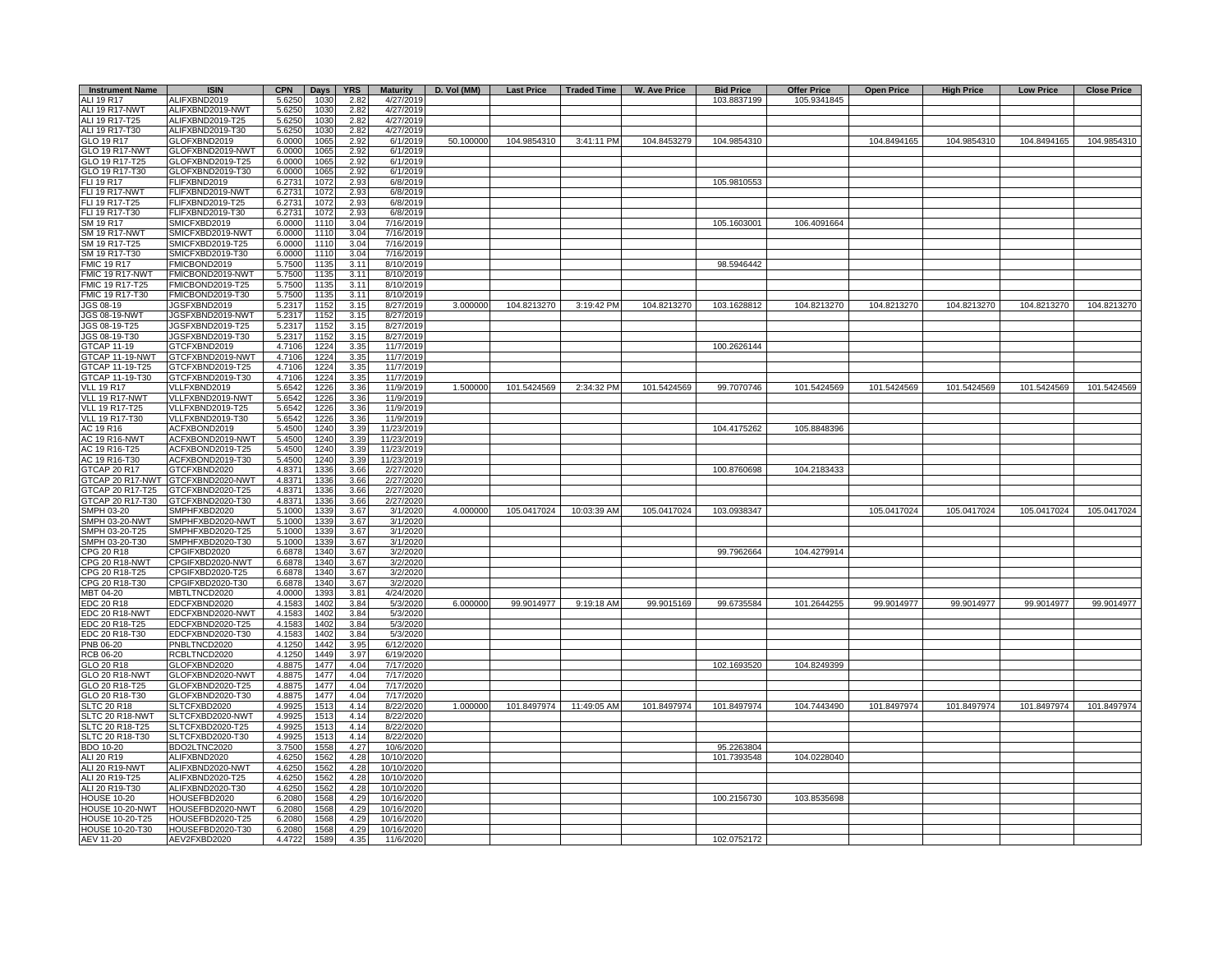| <b>Instrument Name</b>             | <b>ISIN</b>                                | <b>CPN</b>       | <b>Days</b>              | <b>YRS</b>   | <b>Maturity</b>          |            |             |                          | D. Vol (MM) Last Price   Traded Time   W. Ave Price | <b>Bid Price</b> | <b>Offer Price</b> | <b>Open Price</b> | <b>High Price</b> | <b>Low Price</b> | <b>Close Price</b> |
|------------------------------------|--------------------------------------------|------------------|--------------------------|--------------|--------------------------|------------|-------------|--------------------------|-----------------------------------------------------|------------------|--------------------|-------------------|-------------------|------------------|--------------------|
| <b>AEV 11-20-NWT</b>               | AEV2FXBD2020-NWT                           | 4.4722           | 1589                     | 4.35         | 11/6/2020                |            |             |                          |                                                     |                  |                    |                   |                   |                  |                    |
| AEV 11-20-T25<br>AEV 11-20-T30     | AEV2FXBD2020-T25<br>AEV2FXBD2020-T30       | 4.4722<br>4.4722 | 1589<br>1589             | 4.35<br>4.35 | 11/6/2020<br>11/6/2020   |            |             |                          |                                                     |                  |                    |                   |                   |                  |                    |
| FLI 20 R19                         | FLIFXBND2020                               | 4.8562           | 1591                     | 4.36         | 11/8/2020                |            |             |                          |                                                     | 102.6969487      | 104.2175210        |                   |                   |                  |                    |
| FLI 20 R19-NWT                     | FLIFXBND2020-NWT                           | 4.8562           | 1591                     | 4.36         | 11/8/2020                |            |             |                          |                                                     |                  |                    |                   |                   |                  |                    |
| FLI 20 R19-T25                     | FLIFXBND2020-T25                           | 4.8562           | 1591                     | 4.36         | 11/8/2020                |            |             |                          |                                                     |                  |                    |                   |                   |                  |                    |
| <b>LI 20 R19-T30</b>               | FLIFXBND2020-T30                           | 4.8562           | 159'                     | 4.36         | 11/8/2020                |            |             |                          |                                                     |                  |                    |                   |                   |                  |                    |
| AEV 20 R19                         | AEVFXBND2020                               | 4.4125           | 1604                     | 4.39         | 11/21/2020               |            |             |                          |                                                     | 101.4495207      |                    |                   |                   |                  |                    |
| AEV 20 R19-NWT                     | AEVFXBND2020-NWT                           | 4.4125           | 1604                     | 4.39         | 11/21/2020               |            |             |                          |                                                     |                  |                    |                   |                   |                  |                    |
| AEV 20 R19-T25<br>AEV 20 R19-T30   | AEVFXBND2020-T25<br>AEVFXBND2020-T30       | 4.4125<br>4.4125 | 1604<br>1604             | 4.39<br>4.39 | 11/21/2020<br>11/21/2020 |            |             |                          |                                                     |                  |                    |                   |                   |                  |                    |
| MER 20 P19                         | MERFXBND2020                               | 4.3750           | 1625                     | 4.45         | 12/12/2020               |            |             |                          |                                                     | 101.1118496      | 103.1708936        |                   |                   |                  |                    |
| MER 20 P19-NWT                     | MERFXBND2020-NWT                           | 4.3750           | 1625                     | 4.45         | 12/12/2020               |            |             |                          |                                                     |                  |                    |                   |                   |                  |                    |
| MER 20 P19-T25                     | MERFXBND2020-T25                           | 4.3750           | 162                      | 4.45         | 12/12/2020               |            |             |                          |                                                     |                  |                    |                   |                   |                  |                    |
| MER 20 P19-T30                     | MERFXBND2020-T30                           | 4.3750           | 162                      | 4.45         | 12/12/2020               |            |             |                          |                                                     |                  |                    |                   |                   |                  |                    |
| <b>FEL 21 R19</b>                  | TELFXBND2021                               | 5.2250           | 168 <sup>2</sup>         | 4.60         | 2/6/2021                 | 10.000000  | 106.2954392 | 2:24:55 PM               | 106.3093601                                         | 104.2632669      |                    | 106.2954392       | 106.2954392       | 106.2954392      | 106.2954392        |
| TEL 21 R19-NWT<br>TEL 21 R19-T25   | TELFXBND2021-NWT<br>TELFXBND2021-T25       | 5.2250<br>5.2250 | 168 <sup>2</sup><br>168' | 4.60<br>4.60 | 2/6/2021<br>2/6/2021     |            |             |                          |                                                     |                  |                    |                   |                   |                  |                    |
| TEL 21 R19-T30                     | TELFXBND2021-T30                           | 5.2250           | 1681                     | 4.60         | 2/6/2021                 |            |             |                          |                                                     |                  |                    |                   |                   |                  |                    |
| ABS 21 R19                         | ABSFXBND2021                               | 5.3350           | 1685                     | 4.61         | 2/10/2021                | 0.300000   | 105.5913418 | 10:32:26 AM              | 105.5913418                                         | 102.4065168      |                    | 105.5913418       | 105.5913418       | 105.5913418      | 105.5913418        |
| ABS 21 R19-NWT                     | ABSFXBND2021-NWT                           | 5.3350           | 1685                     | 4.61         | 2/10/2021                |            |             |                          |                                                     |                  |                    |                   |                   |                  |                    |
| ABS 21 R19-T25                     | ABSFXBND2021-T25                           | 5.3350           | 1685                     | 4.61         | 2/10/2021                |            |             |                          |                                                     |                  |                    |                   |                   |                  |                    |
| ABS 21 R19-T30                     | ABSFXBND2021-T30                           | 5.3350           | 1685                     | 4.61         | 2/10/2021                |            |             |                          |                                                     |                  |                    |                   |                   |                  |                    |
| ROCK 21 R19                        | ROCKFXBD2021                               | 5.0932           | 1690                     | 4.63         | 2/15/2021                | 0.300000   |             | 104.5909421  10:32:53 AM | 104.5909421                                         | 102.0412835      |                    | 104.5909421       | 104.5909421       | 104.5909421      | 104.5909421        |
| ROCK 21 R19-NWT                    | ROCKFXBD2021-NWT                           | 5.0932           | 1690                     | 4.63         | 2/15/2021                |            |             |                          |                                                     |                  |                    |                   |                   |                  |                    |
| ROCK 21 R19-T25<br>ROCK 21 R19-T30 | ROCKFXBD2021-T25<br>ROCKFXBD2021-T30       | 5.0932<br>5.0932 | 1690<br>1690             | 4.63<br>4.63 | 2/15/2021<br>2/15/2021   |            |             |                          |                                                     |                  |                    |                   |                   |                  |                    |
| SMPH 02-21                         | SMPH2FBD2021                               | 4.5095           | 1700                     | 4.65         | 2/25/2021                |            |             |                          |                                                     | 101.2997709      |                    |                   |                   |                  |                    |
| SMPH 02-21-NWT                     | MPH2FBD2021-NWT                            | 4.5095           | 1700                     | 4.65         | 2/25/2021                | 5.000000   | 102.4678856 | 3:41:36 PM               | 102.4719591                                         |                  |                    | 102.4678856       | 102.4678856       | 102.4678856      | 102.4678856        |
| SMPH 02-21-T25                     | SMPH2FBD2021-T25                           | 4.5095           | 1700                     | 4.65         | 2/25/2021                |            |             |                          |                                                     |                  |                    |                   |                   |                  |                    |
| SMPH 02-21-T30                     | SMPH2FBD2021-T30                           | 4.5095           | 1700                     | 4.65         | 2/25/2021                |            |             |                          |                                                     |                  |                    |                   |                   |                  |                    |
| JGS 21 R19                         | <b>IGSFXBND2021</b>                        | 5.2442           | 1702                     | 4.66         | 2/27/2021                | 100.000000 | 106.5293806 | 10:10:44 AM              | 106.5435037                                         | 104.4757925      | 106.9849544        | 106.5293806       | 106.5293806       | 106.5293806      | 106.5293806        |
| JGS 21 R19-NWT                     | JGSFXBND2021-NWT<br>JGSFXBND2021-T25       | 5.2442<br>5.2442 | 1702<br>1702             | 4.66<br>4.66 | 2/27/2021<br>2/27/2021   |            |             |                          |                                                     |                  |                    |                   |                   |                  |                    |
| JGS 21 R19-T25<br>IGS 21 R19-T30   | JGSFXBND2021-T30                           | 5.2442           | 1702                     | 4.66         | 2/27/2021                |            |             |                          |                                                     |                  |                    |                   |                   |                  |                    |
| SLI 21 R18                         | SLIFXBND2021                               | 6.7150           | 1725                     | 4.72         | 3/22/2021                |            |             |                          |                                                     | 99.9987451       |                    |                   |                   |                  |                    |
| SLI 21 R18-NWT                     | SLIFXBND2021-NWT                           | 6.7150           | 1725                     | 4.72         | 3/22/2021                |            |             |                          |                                                     |                  |                    |                   |                   |                  |                    |
| SLI 21 R18-T25                     | SLIFXBND2021-T25                           | 6.7150           | 1725                     | 4.72         | 3/22/2021                |            |             |                          |                                                     |                  |                    |                   |                   |                  |                    |
| SLI 21 R18-T30                     | SLIFXBND2021-T30                           | 6.7150           | 1725                     | 4.72         | 3/22/2021                |            |             |                          |                                                     |                  |                    |                   |                   |                  |                    |
| MNTC 21 R19<br>MNTC 21 R19-NWT     | MNTCFXBD2021<br>MNTCFXBD2021-NWT           | 5.0700<br>5.0700 | 1734                     | 4.75<br>4.75 | 3/31/2021<br>3/31/2021   |            |             |                          |                                                     | 102.9646004      |                    |                   |                   |                  |                    |
| MNTC 21 R19-T25                    | MNTCFXBD2021-T25                           | 5.0700           | 1734<br>1734             | 4.75         | 3/31/2021                |            |             |                          |                                                     |                  |                    |                   |                   |                  |                    |
| <b>INTC 21 R19-T30</b>             | MNTCFXBD2021-T30                           | 5.0700           | 1734                     | 4.75         | 3/31/2021                |            |             |                          |                                                     |                  |                    |                   |                   |                  |                    |
| SMB 21 R19                         | <b>SMBFXBND2021</b>                        | 5.5000           | 1736                     | 4.75         | 4/2/2021                 | 0.050000   |             | 104.3373217  11:48:50 AM | 104.3373217                                         | 104.3373217      | 107.7730920        | 104.3373217       | 104.3373217       | 104.3373217      | 104.3373217        |
| <b>SMB 21 R19-NWT</b>              | SMBFXBND2021-NWT                           | 5.500            | 1736                     | 4.75         | 4/2/2021                 |            |             |                          |                                                     |                  |                    |                   |                   |                  |                    |
| SMB 21 R19-T25                     | SMBFXBND2021-T25                           | 5.500            | 1736                     | 4.75         | 4/2/2021                 |            |             |                          |                                                     |                  |                    |                   |                   |                  |                    |
| SMB 21 R19-T30                     | SMBFXBND2021-T30                           | 5.5000           | 1736                     | 4.75<br>4.77 | 4/2/2021                 |            |             |                          |                                                     |                  |                    |                   |                   |                  |                    |
| BP 04-21<br>/LL 21 R19             | LBPLTNCD2021<br>VLLFXBND2021               | 3.750<br>5.9437  | 1743<br>1773             | 4.85         | 4/9/2021<br>5/9/2021     |            |             |                          |                                                     | 98.7229059       |                    |                   |                   |                  |                    |
| VLL 21 R19-NWT                     | VLLFXBND2021-NWT                           | 5.9437           | 1773                     | 4.85         | 5/9/2021                 |            |             |                          |                                                     |                  |                    |                   |                   |                  |                    |
| VLL 21 R19-T25                     | VLLFXBND2021-T25                           | 5.9437           | 1773                     | 4.85         | 5/9/2021                 |            |             |                          |                                                     |                  |                    |                   |                   |                  |                    |
| VLL 21 R19-T30                     | VLLFXBND2021-T30                           | 5.9437           | 1773                     | 4.85         | 5/9/2021                 |            |             |                          |                                                     |                  |                    |                   |                   |                  |                    |
| AC 05-21                           | ACFXBOND2021                               | 6.8000           | 1776                     | 4.86         | 5/12/2021                |            |             |                          |                                                     | 111.8489925      | 113.7392987        |                   |                   |                  |                    |
| AC 05-21-NWT                       | ACFXBOND2021-NWT                           | 6.8000           | 1776                     | 4.86         | 5/12/2021                |            |             |                          |                                                     |                  |                    |                   |                   |                  |                    |
| AC 05-21-T25                       | ACFXBOND2021-T25                           | 6.8000           | 1776<br>1776             | 4.86         | 5/12/2021                |            |             |                          |                                                     |                  |                    |                   |                   |                  |                    |
| AC 05-21-T30<br>SM 21 R19          | ACFXBOND2021-T30<br>SMICFXBD2021           | 6.8000<br>5.2958 | 1783                     | 4.86<br>4.88 | 5/12/2021<br>5/19/2021   | 0.700000   | 105.2388643 | 10:54:43 AM              | 105.2388643                                         | 104.9004767      |                    | 105.2388643       | 105.2388643       | 105.2388643      | 105.2388643        |
| SM 21 R19-NWT                      | MICFXBD2021-NWT                            | 5.2958           | 1783                     | 4.88         | 5/19/2021                |            |             |                          |                                                     |                  |                    |                   |                   |                  |                    |
| SM 21 R19-T25                      | MICFXBD2021-T25                            | 5.2958           | 1783                     | 4.88         | 5/19/2021                |            |             |                          |                                                     |                  |                    |                   |                   |                  |                    |
| SM 21 R19-T30                      | SMICFXBD2021-T30                           | 5.2958           | 1783                     | 4.88         | 5/19/2021                |            |             |                          |                                                     |                  |                    |                   |                   |                  |                    |
| CHI 21 R19                         | CHIFXBND2021                               | 5.3200           | 1801                     | 4.93         | 6/6/2021                 | 1.000000   | 99.8672944  | 2:47:51 PM               | 99.8672944                                          | 100.0816417      |                    | 99.8672944        | 99.8672944        | 99.8672944       | 99.8672944         |
| CHI 21 R19-NWT                     | CHIFXBND2021-NWT                           | 5.3200           | 1801                     | 4.93         | 6/6/2021                 |            |             |                          |                                                     |                  |                    |                   |                   |                  |                    |
| CHI 21 R19-T25<br>CHI 21 R19-T30   | <b>CHIFXBND2021-T25</b><br>HIFXBND2021-T30 | 5.3200<br>5.3200 | 1801<br>1801             | 4.93<br>4.93 | 6/6/2021<br>6/6/2021     |            |             |                          |                                                     |                  |                    |                   |                   |                  |                    |
| 3TCAP 21 R19                       | TCFXBND2021                                | 5.1965           | 1863                     | 5.10         | 8/7/2021                 |            |             |                          |                                                     | 102.0099395      |                    |                   |                   |                  |                    |
| STCAP 21 R19-NWT                   | GTCFXBND2021-NWT                           | 5.1965           | 1863                     | 5.10         | 8/7/2021                 |            |             |                          |                                                     |                  |                    |                   |                   |                  |                    |
| TCAP 21 R19-T25                    | GTCFXBND2021-T25                           | 5.1965           | 1863                     | 5.10         | 8/7/2021                 |            |             |                          |                                                     |                  |                    |                   |                   |                  |                    |
| GTCAP 21 R19-T30                   | GTCFXBND2021-T30                           | 5.1965           | 1863                     | 5.10         | 8/7/2021                 |            |             |                          |                                                     |                  |                    |                   |                   |                  |                    |
| SMPH 21 R19                        | SMPHFXBD2021                               | 5.2006           | 1888                     | 5.17         | 9/1/2021                 | 1.100000   | 105.8203232 | 9:00:34 AM               | 105.8174774                                         | 103.7978048      |                    | 105.8203232       | 105.8203232       | 105.8203232      | 105.8203232        |
| SMPH 21 R19-NWT                    | SMPHFXBD2021-NWT                           | 5.2006           | 1888                     | 5.17         | 9/1/2021                 |            |             |                          |                                                     |                  |                    |                   |                   |                  |                    |
| SMPH 21 R19-T25<br>SMPH 21 R19-T30 | SMPHFXBD2021-T25<br>SMPHFXBD2021-T30       | 5.2006<br>5.2006 | 1888<br>1888             | 5.17<br>5.17 | 9/1/2021<br>9/1/2021     |            |             |                          |                                                     |                  |                    |                   |                   |                  |                    |
| CPG 21 R20                         | CPGIFXBD2021                               | 6.9758           | 1889                     | 5.17         | 9/2/2021                 |            |             |                          |                                                     | 98.8231891       |                    |                   |                   |                  |                    |
| CPG 21 R20-NWT                     | CPGIFXBD2021-NWT                           | 6.9758           | 1889                     | 5.17         | 9/2/2021                 |            |             |                          |                                                     |                  |                    |                   |                   |                  |                    |
| CPG 21 R20-T25                     | CPGIFXBD2021-T25                           | 6.9758           | 1889                     | 5.17         | 9/2/2021                 |            |             |                          |                                                     |                  |                    |                   |                   |                  |                    |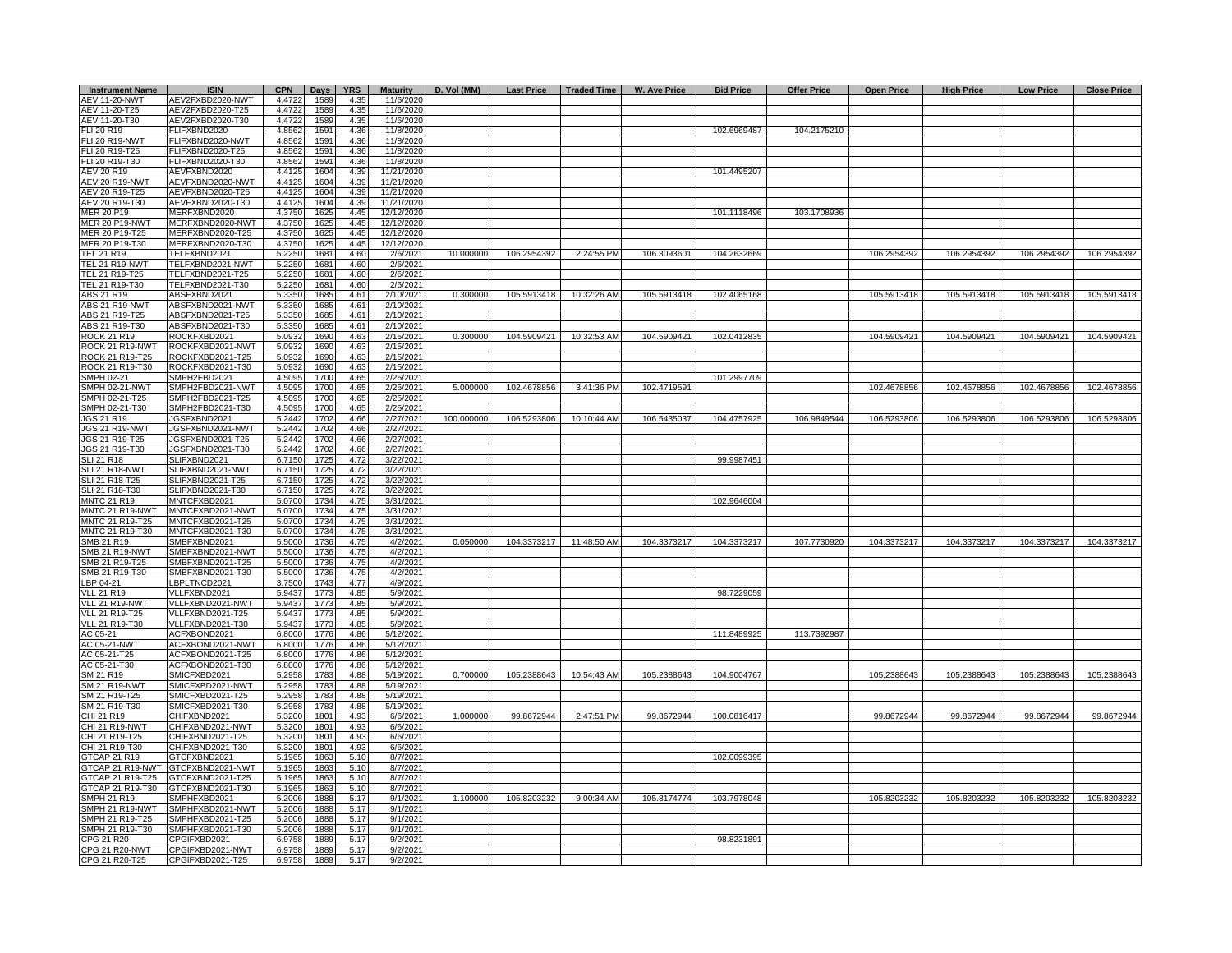| <b>Instrument Name</b>                | <b>ISIN</b>                          | <b>CPN</b>       | <b>Days</b>  | <b>YRS</b>   | <b>Maturity</b>         | D. Vol (MM) |             |             | Last Price   Traded Time   W. Ave Price | <b>Bid Price</b> | <b>Offer Price</b> | <b>Open Price</b> | <b>High Price</b> | <b>Low Price</b> | <b>Close Price</b> |
|---------------------------------------|--------------------------------------|------------------|--------------|--------------|-------------------------|-------------|-------------|-------------|-----------------------------------------|------------------|--------------------|-------------------|-------------------|------------------|--------------------|
| CPG 21 R20-T30                        | CPGIFXBD2021-T30                     | 6.9758           | 1889         | 5.17         | 9/2/2021                |             |             |             |                                         |                  |                    |                   |                   |                  |                    |
| AP 21 R19<br>AP 21 R19-NWT            | APCFXBND2021<br>APCFXBND2021-NWT     | 5.2050<br>5.2050 | 1897<br>1897 | 5.19<br>5.19 | 9/10/2021<br>9/10/2021  |             |             |             |                                         | 104.4269443      |                    |                   |                   |                  |                    |
| AP 21 R19-T25                         | APCFXBND2021-T25                     | 5.2050           | 1897         | 5.19         | 9/10/2021               |             |             |             |                                         |                  |                    |                   |                   |                  |                    |
| AP 21 R19-T30                         | APCFXBND2021-T30                     | 5.2050           | 1897         | 5.19         | 9/10/2021               |             |             |             |                                         |                  |                    |                   |                   |                  |                    |
| MBT 11-21                             | MBTLTNCD2021                         | 4.2500           | 1969         | 5.39         | 11/21/2021              |             |             |             |                                         |                  |                    |                   |                   |                  |                    |
| FLI 21 R20                            | FLIFXBND2021                         | 5.4000           | 198          | 5.43         | 12/4/2021               |             |             |             |                                         | 105.2958222      | 107.3009962        |                   |                   |                  |                    |
| <b>FLI 21 R20-NWT</b>                 | FLIFXBND2021-NWT                     | 5.4000           | 198          | 5.43         | 12/4/2021               |             |             |             |                                         |                  |                    |                   |                   |                  |                    |
| FLI 21 R20-T25                        | FLIFXBND2021-T25                     | 5.4000           | 1982         | 5.43         | 12/4/2021               |             |             |             |                                         |                  |                    |                   |                   |                  |                    |
| FLI 21 R20-T30<br>RLC 02-22           | FLIFXBND2021-T30<br>RLCFXBND2022     | 5.4000<br>4.8000 | 1982<br>206  | 5.43<br>5.65 | 12/4/2021<br>2/23/2022  | 0.300000    | 102.9823289 | 10:27:19 AM | 102.9823289                             | 100.7315296      |                    | 102.9823289       | 102.9823289       | 102.9823289      | 102.9823289        |
| <b>RLC 02-22-NWT</b>                  | RLCFXBND2022-NWT                     | 4.8000           | 206          | 5.65         | 2/23/2022               |             |             |             |                                         |                  |                    |                   |                   |                  |                    |
| RLC 02-22-T25                         | RLCFXBND2022-T25                     | 4.8000           | 2063         | 5.65         | 2/23/2022               |             |             |             |                                         |                  |                    |                   |                   |                  |                    |
| RLC 02-22-T30                         | RLCFXBND2022-T30                     | 4.8000           | 2063         | 5.65         | 2/23/2022               |             |             |             |                                         |                  |                    |                   |                   |                  |                    |
| SMB 22 R19                            | SMBFXBND2022                         | 6.6000           | 2101         | 5.75         | 4/2/2022                | 2.500000    | 109.2118041 | 11:05:31 AM | 109.5245599                             | 109.4710253      | 113.2354874        | 109.9826051       | 109.9826051       | 109.2118041      | 109.2118041        |
| <b>SMB 22 R19-NWT</b>                 | SMBFXBND2022-NWT                     | 6.6000           | 2101         | 5.75         | 4/2/2022                |             |             |             |                                         |                  |                    |                   |                   |                  |                    |
| SMB 22 R19-T25                        | SMBFXBND2022-T25                     | 6.600C           | 210          | 5.75         | 4/2/2022                |             |             |             |                                         |                  |                    |                   |                   |                  |                    |
| SMB 22 R19-T30<br>ALI 22 R19          | SMBFXBND2022-T30<br>ALIFXBND2022     | 6.6000<br>6.0000 | 2101<br>2126 | 5.75<br>5.82 | 4/2/2022<br>4/27/2022   |             |             |             |                                         | 108.9623658      | 111.3880274        |                   |                   |                  |                    |
| ALI 22 R19-NWT                        | ALIFXBND2022-NWT                     | 6.0000           | 2126         | 5.82         | 4/27/2022               |             |             |             |                                         |                  |                    |                   |                   |                  |                    |
| ALI 22 R19-T25                        | ALIFXBND2022-T25                     | 6.0000           | 2126         | 5.82         | 4/27/2022               |             |             |             |                                         |                  |                    |                   |                   |                  |                    |
| ALI 22 R19-T30                        | ALIFXBND2022-T30                     | 6.0000           | 2126         | 5.82         | 4/27/2022               |             |             |             |                                         |                  |                    |                   |                   |                  |                    |
| ALI 22 4.5                            | ALI2FXBD2022                         | 4.5000           | 2128         | 5.83         | 4/29/2022               | 6.000000    | 102.5713523 | 3:23:40 PM  | 101.7046757                             | 101.0159609      | 104.1548082        | 101.5313404       | 102.5713523       | 101.5313404      | 102.5713523        |
| ALI 22 4.5-NWT                        | ALI2FXBD2022-NWT                     | 4.5000           | 2128         | 5.83         | 4/29/2022               |             |             |             |                                         |                  |                    |                   |                   |                  |                    |
| ALI 22 4.5-T25                        | ALI2FXBD2022-T25                     | 4.5000           | 2128         | 5.83         | 4/29/2022               |             |             |             |                                         |                  |                    |                   |                   |                  |                    |
| ALI 22 4.5-T30                        | ALI2FXBD2022-T30                     | 4.5000           | 2128         | 5.83<br>5.89 | 4/29/2022               | 0.300000    | 105.5581109 | 9:58:32 AM  | 105.5581109                             | 97.9239806       |                    | 105.5581109       | 105.5581109       | 105.5581109      | 105.5581109        |
| <b>SLTC 22 R20</b><br>SLTC 22 R20-NWT | SLTCFXBD2022<br>SLTCFXBD2022-NWT     | 5.5796<br>5.5796 | 2151<br>2151 | 5.89         | 5/22/2022<br>5/22/2022  |             |             |             |                                         |                  |                    |                   |                   |                  |                    |
| SLTC 22 R20-T25                       | SLTCFXBD2022-T25                     | 5.5796           | 2151         | 5.89         | 5/22/2022               |             |             |             |                                         |                  |                    |                   |                   |                  |                    |
| SLTC 22 R20-T30                       | SLTCFXBD2022-T30                     | 5.5796           | 2151         | 5.89         | 5/22/2022               |             |             |             |                                         |                  |                    |                   |                   |                  |                    |
| <b>HOUSE 22 R20</b>                   | HOUSEFBD2022                         | 6.1310           | 2206         | 6.04         | 7/16/2022               |             |             |             |                                         | 96.9478804       |                    |                   |                   |                  |                    |
| HOUSE 22 R20-NWT                      | HOUSEFBD2022-NWT                     | 6.1310           | 2206         | 6.04         | 7/16/2022               |             |             |             |                                         |                  |                    |                   |                   |                  |                    |
| <b>HOUSE 22 R20-T25</b>               | HOUSEFBD2022-T25                     | 6.1310           | 2206         | 6.04         | 7/16/2022               |             |             |             |                                         |                  |                    |                   |                   |                  |                    |
| HOUSE 22 R20-T30<br>SM 22 R19         | HOUSEFBD2022-T30<br>SMICFXBD2022     | 6.1310<br>6.9442 | 2206<br>2206 | 6.04<br>6.04 | 7/16/2022<br>7/16/2022  | 40.000000   | 114.9433591 | 10:11:21 AM | 114.9669680                             | 113.6506635      | 116.8290161        | 114.9433591       | 114.9433591       | 114.9433591      | 114.9433591        |
| <b>SM 22 R19-NWT</b>                  | SMICFXBD2022-NWT                     | 6.9442           | 2206         | 6.04         | 7/16/2022               |             |             |             |                                         |                  |                    |                   |                   |                  |                    |
| SM 22 R19-T25                         | SMICFXBD2022-T25                     | 6.9442           | 2206         | 6.04         | 7/16/2022               |             |             |             |                                         |                  |                    |                   |                   |                  |                    |
| SM 22 R19-T30                         | SMICFXBD2022-T30                     | 6.9442           | 2206         | 6.04         | 7/16/2022               |             |             |             |                                         |                  |                    |                   |                   |                  |                    |
| AEV 22 R20                            | AEVFXBND2022                         | 5.0056           | 222          | 6.10         | 8/6/2022                |             |             |             |                                         | 102.6812494      |                    |                   |                   |                  |                    |
| <b>AEV 22 R20-NWT</b>                 | AEVFXBND2022-NWT                     | 5.0056           | 2227         | 6.10         | 8/6/2022                |             |             |             |                                         |                  |                    |                   |                   |                  |                    |
| AEV 22 R20-T25<br>AEV 22 R20-T30      | AEVFXBND2022-T25                     | 5.0056           | 2227         | 6.10         | 8/6/2022                |             |             |             |                                         |                  |                    |                   |                   |                  |                    |
| <b>FLI 22 R20</b>                     | AEVFXBND2022-T30<br>FLIFXBND2022     | 5.0056<br>5.3567 | 2227<br>2241 | 6.10<br>6.14 | 8/6/2022<br>8/20/2022   |             |             |             |                                         | 104.8434505      |                    |                   |                   |                  |                    |
| FLI 22 R20-NWT                        | FLIFXBND2022-NWT                     | 5.3567           | 2241         | 6.14         | 8/20/2022               |             |             |             |                                         |                  |                    |                   |                   |                  |                    |
| FLI 22 R20-T25                        | FLIFXBND2022-T25                     | 5.3567           | 2241         | 6.14         | 8/20/2022               |             |             |             |                                         |                  |                    |                   |                   |                  |                    |
| FLI 22 R20-T30                        | FLIFXBND2022-T30                     | 5.3567           | 2241         | 6.14         | 8/20/2022               |             |             |             |                                         |                  |                    |                   |                   |                  |                    |
| <b>GTCAP 23 R20</b>                   | GTCFXBND2023                         | 5.0937           | 2432         | 6.66         | 2/27/2023               |             |             |             |                                         | 95.0547994       |                    |                   |                   |                  |                    |
| GTCAP 23 R20-NWT                      | GTCFXBND2023-NWT                     | 5.0937           | 2432         | 6.66         | 2/27/2023               |             |             |             |                                         |                  |                    |                   |                   |                  |                    |
| GTCAP 23 R20-T25                      | GTCFXBND2023-T25                     | 5.0937           | 243          | 6.66         | 2/27/2023               |             |             |             |                                         |                  |                    |                   |                   |                  |                    |
| GTCAP 23 R20-T30<br>EDC 23 R19        | GTCFXBND2023-T30<br>EDCFXBND2023     | 5.0937<br>4.7312 | 2432<br>2497 | 6.66<br>6.84 | 2/27/2023<br>5/3/2023   |             |             |             |                                         | 96.6265726       |                    |                   |                   |                  |                    |
| EDC 23 R19-NWT                        | EDCFXBND2023-NWT                     | 4.7312           | 2497         | 6.84         | 5/3/2023                |             |             |             |                                         |                  |                    |                   |                   |                  |                    |
| EDC 23 R19-T25                        | EDCFXBND2023-T25                     | 4.7312           | 2497         | 6.84         | 5/3/2023                |             |             |             |                                         |                  |                    |                   |                   |                  |                    |
| EDC 23 R19-T30                        | EDCFXBND2023-T30                     | 4.7312           | 2497         | 6.84         | 5/3/2023                |             |             |             |                                         |                  |                    |                   |                   |                  |                    |
| GLO 23 R20                            | GLOFXBND2023                         | 5.2792           | 2572         | 7.04         | 7/17/2023               |             |             |             |                                         | 104.8350387      |                    |                   |                   |                  |                    |
| GLO 23 R20-NWT                        | GLOFXBND2023-NWT                     | 5.2792           | 2572         | 7.04         | 7/17/2023               |             |             |             |                                         |                  |                    |                   |                   |                  |                    |
| GLO 23 R20-T25<br>GLO 23 R20-T30      | GLOFXBND2023-T25                     | 5.2792           | 2572         | 7.04<br>7.04 | 7/17/2023<br>7/17/2023  |             |             |             |                                         |                  |                    |                   |                   |                  |                    |
| FLI 23 R20                            | GLOFXBND2023-T30<br>FLIFXBND2023     | 5.2792<br>5.4333 | 2572<br>2686 | 7.35         | 11/8/2023               | 1.150000    | 107.7676700 | 9:00:58 AM  | 107.7651766                             | 102.9615222      |                    | 107.7676700       | 107.7676700       | 107.7676700      | 107.7676700        |
| <b>FLI 23 R20-NWT</b>                 | FLIFXBND2023-NWT                     | 5.4333           | 2686         | 7.35         | 11/8/2023               |             |             |             |                                         |                  |                    |                   |                   |                  |                    |
| FLI 23 R20-T25                        | FLIFXBND2023-T25                     | 5.4333           | 2686         | 7.35         | 11/8/2023               |             |             |             |                                         |                  |                    |                   |                   |                  |                    |
| FLI 23 R20-T30                        | FLIFXBND2023-T30                     | 5.4333           | 2686         | 7.35         | 11/8/2023               |             |             |             |                                         |                  |                    |                   |                   |                  |                    |
| AEV 23 R20                            | AEVFXBND2023                         | 4.6188           | 2699         | 7.39         | 11/21/2023              |             |             |             |                                         | 100.4280608      |                    |                   |                   |                  |                    |
| <b>AEV 23 R20-NWT</b>                 | AEVFXBND2023-NWT                     | 4.6188           | 2699         | 7.39         | 11/21/2023              |             |             |             |                                         |                  |                    |                   |                   |                  |                    |
| AEV 23 R20-T25                        | AEVFXBND2023-T25                     | 4.618            | 269          | 7.39         | 11/21/2023              |             |             |             |                                         |                  |                    |                   |                   |                  |                    |
| AEV 23 R20-T30<br>FDC 24 R21          | AEVFXBND2023-T30<br>FDCFXBND2024     | 4.6188<br>6.1458 | 2699<br>2763 | 7.39<br>7.56 | 11/21/2023<br>1/24/2024 |             |             |             |                                         | 107.5045601      |                    |                   |                   |                  |                    |
| FDC 24 R21-NWT                        | FDCFXBND2024-NWT                     | 6.1458           | 2763         | 7.56         | 1/24/2024               |             |             |             |                                         |                  |                    |                   |                   |                  |                    |
| FDC 24 R21-T25                        | FDCFXBND2024-T25                     | 6.1458           | 2763         | 7.56         | 1/24/2024               |             |             |             |                                         |                  |                    |                   |                   |                  |                    |
| FDC 24 R21-T30                        | FDCFXBND2024-T30                     | 6.1458           | 2763         | 7.56         | 1/24/2024               |             |             |             |                                         |                  |                    |                   |                   |                  |                    |
| ALI 24 R20                            | ALIFXBND2024                         | 5.0000           | 2769         | 7.58         | 1/30/2024               | 4.500000    | 105.1445601 | 2:33:16 PM  | 105.1445601                             | 103.5025042      | 106.1446019        | 105.1445601       | 105.1445601       | 105.1445601      | 105.1445601        |
| ALI 24 R20-NWT                        | ALIFXBND2024-NWT                     | 5.0000           | 2769         | 7.58         | 1/30/2024               |             |             |             |                                         |                  |                    |                   |                   |                  |                    |
| ALI 24 R20-T25<br>ALI 24 R20-T30      | ALIFXBND2024-T25<br>ALIFXBND2024-T30 | 5.0000<br>5.0000 | 2769<br>2769 | 7.58<br>7.58 | 1/30/2024<br>1/30/2024  |             |             |             |                                         |                  |                    |                   |                   |                  |                    |
| <b>TEL 24 R21</b>                     | TELFXBND2024                         | 5.2813           | 2776         | 7.60         | 2/6/2024                |             |             |             |                                         | 103.0469919      |                    |                   |                   |                  |                    |
|                                       |                                      |                  |              |              |                         |             |             |             |                                         |                  |                    |                   |                   |                  |                    |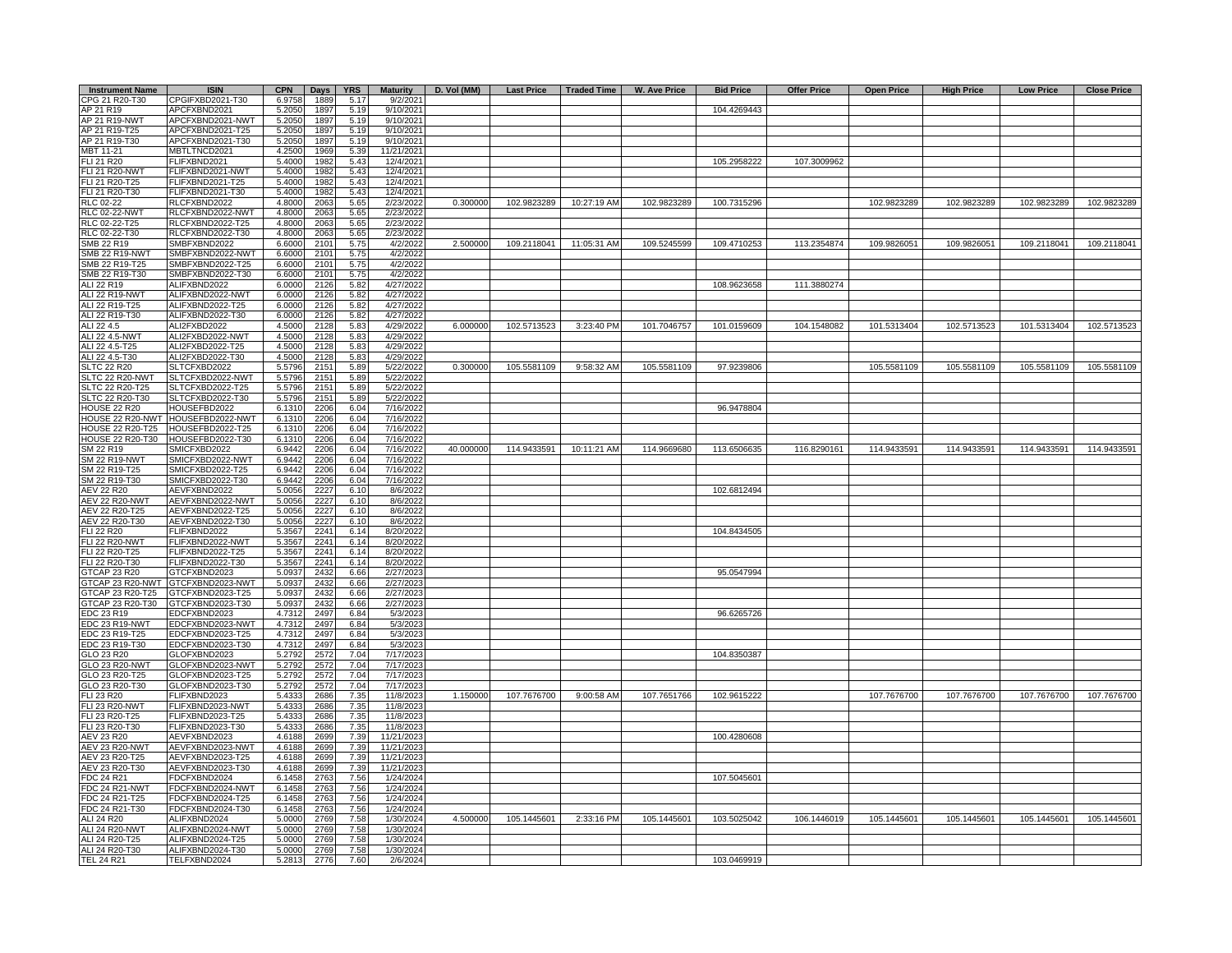| <b>Instrument Name</b>             | <b>ISIN</b>                          | <b>CPN</b>       | Days         | <b>YRS</b>    | <b>Maturity</b>        | D. Vol (MM) |             |             | Last Price   Traded Time   W. Ave Price | <b>Bid Price</b> | <b>Offer Price</b> | <b>Open Price</b> | <b>High Price</b> | <b>Low Price</b> | <b>Close Price</b> |
|------------------------------------|--------------------------------------|------------------|--------------|---------------|------------------------|-------------|-------------|-------------|-----------------------------------------|------------------|--------------------|-------------------|-------------------|------------------|--------------------|
| <b>TEL 24 R21-NWT</b>              | TELFXBND2024-NWT                     | 5.2813           | 2776         | 7.60          | 2/6/2024               |             |             |             |                                         |                  |                    |                   |                   |                  |                    |
| TEL 24 R21-T25                     | TELFXBND2024-T25                     | 5.2813           | 2776         | 7.60          | 2/6/2024               |             |             |             |                                         |                  |                    |                   |                   |                  |                    |
| TEL 24 R21-T30                     | TELFXBND2024-T30                     | 5.2813           | 2776         | 7.60          | 2/6/2024               |             |             |             |                                         |                  |                    |                   |                   |                  |                    |
| <b>JGS 24 R20</b>                  | JGSFXBND2024                         | 5.3000           | 2797         | 7.66          | 2/27/2024              |             |             |             |                                         | 103.4889679      |                    |                   |                   |                  |                    |
| <b>JGS 24 R20-NWT</b>              | JGSFXBND2024-NWT                     | 5.3000           | 2797         | 7.66          | 2/27/2024              |             |             |             |                                         |                  |                    |                   |                   |                  |                    |
| <b>JGS 24 R20-T25</b>              | JGSFXBND2024-T25                     | 5.3000           | 2797         | 7.66          | 2/27/2024              |             |             |             |                                         |                  |                    |                   |                   |                  |                    |
| JGS 24 R20-T30                     | JGSFXBND2024-T30                     | 5.3000           | 2797         | 7.66          | 2/27/2024              |             |             |             |                                         |                  |                    |                   |                   |                  |                    |
| <b>MNTC 24 R21</b>                 | MNTCFXBD2024                         | 5.5000           | 2830         | 7.75          | 3/31/2024              |             |             |             |                                         | 104.6056779      |                    |                   |                   |                  |                    |
| MNTC 24 R21-NWT                    | MNTCFXBD2024-NWT                     | 5.5000           | 2830         | 7.75          | 3/31/2024              |             |             |             |                                         |                  |                    |                   |                   |                  |                    |
| MNTC 24 R21-T25                    | MNTCFXBD2024-T25                     | 5.5000           | 2830         | 7.75          | 3/31/2024              |             |             |             |                                         |                  |                    |                   |                   |                  |                    |
| MNTC 24 R21-T30                    | MNTCFXBD2024-T30                     | 5.5000           | 2830         | 7.75          | 3/31/2024              |             |             |             |                                         |                  |                    |                   |                   |                  |                    |
| SMB 24 R21                         | SMBFXBND2024                         | 6.0000           | 2832         | 7.75          | 4/2/2024               |             |             |             |                                         | 105.0416541      | 110.4061611        |                   |                   |                  |                    |
| <b>SMB 24 R21-NWT</b>              | SMBFXBND2024-NWT                     | 6.0000           | 2832         | 7.75          | 4/2/2024               |             |             |             |                                         |                  |                    |                   |                   |                  |                    |
| SMB 24 R21-T25                     | SMBFXBND2024-T25                     | 6.0000           | 2832         | 7.75          | 4/2/2024               |             |             |             |                                         |                  |                    |                   |                   |                  |                    |
| SMB 24 R21-T30                     | SMBFXBND2024-T30                     | 6.0000           | 2832         | 7.75          | 4/2/2024               |             |             |             |                                         |                  |                    |                   |                   |                  |                    |
| SM 24 R21                          | SMICFXBD2024                         | 5.6125           | 2879         | 7.88          | 5/19/2024              |             |             |             |                                         | 106.1169458      |                    |                   |                   |                  |                    |
| SM 24 R21-NWT                      | SMICFXBD2024-NWT                     | 5.6125           | 2879         | 7.88          | 5/19/2024              |             |             |             |                                         |                  |                    |                   |                   |                  |                    |
| SM 24 R21-T25<br>SM 24 R21-T30     | SMICFXBD2024-T25                     | 5.6125           | 2879         | 7.88          | 5/19/2024<br>5/19/2024 |             |             |             |                                         |                  |                    |                   |                   |                  |                    |
|                                    | SMICFXBD2024-T30                     | 5.6125           | 2879         | 7.88          |                        |             |             |             |                                         |                  |                    |                   |                   |                  |                    |
| GTCAP 24 R21                       | GTCFXBND2024                         | 5.6250           | 2959         | 8.10          | 8/7/2024               | 0.100000    | 105.1636689 | 2:38:58 PM  | 105.1636689                             | 105.1636689      |                    | 105.1636689       | 105.1636689       | 105.1636689      | 105.1636689        |
| <b>GTCAP 24 R21-NWT</b>            | GTCFXBND2024-NWT                     | 5.6250           | 2959         | 8.10          | 8/7/2024               |             |             |             |                                         |                  |                    |                   |                   |                  |                    |
| GTCAP 24 R21-T25                   | GTCFXBND2024-T25                     | 5.6250           | 2959         | 8.10          | 8/7/2024               |             |             |             |                                         |                  |                    |                   |                   |                  |                    |
| <b>GTCAP 24 R21-T30</b>            | GTCFXBND2024-T30                     | 5.6250           | 2959         | 8.10<br>8.17  | 8/7/2024               |             |             |             |                                         |                  |                    |                   |                   |                  |                    |
| <b>SMPH 24 R21</b>                 | SMPHFXBD2024                         | 5.7417           | 2984         | 8.17          | 9/1/2024               |             |             |             |                                         | 103.2464947      |                    |                   |                   |                  |                    |
| SMPH 24 R21-NWT                    | SMPHFXBD2024-NWT                     | 5.7417           | 2984         | 8.17          | 9/1/2024               |             |             |             |                                         |                  |                    |                   |                   |                  |                    |
| SMPH 24 R21-T25<br>SMPH 24 R21-T30 | SMPHFXBD2024-T25<br>SMPHFXBD2024-T30 | 5.7417<br>5.7417 | 2984<br>2984 | 8.17          | 9/1/2024<br>9/1/2024   |             |             |             |                                         |                  |                    |                   |                   |                  |                    |
| FLI 24 R21                         | FLIFXBND2024                         | 5.6389           | 3078         | 8.43          | 12/4/2024              |             |             |             |                                         | 103.3227973      |                    |                   |                   |                  |                    |
| <b>FLI 24 R21-NWT</b>              | FLIFXBND2024-NWT                     | 5.6389           | 3078         | 8.43          | 12/4/2024              |             |             |             |                                         |                  |                    |                   |                   |                  |                    |
| FLI 24 R21-T25                     | FLIFXBND2024-T25                     | 5.6389           | 3078         | 8.43          | 12/4/2024              |             |             |             |                                         |                  |                    |                   |                   |                  |                    |
| FLI 24 R21-T30                     | FLIFXBND2024-T30                     | 5.6389           | 3078         | 8.43          | 12/4/2024              |             |             |             |                                         |                  |                    |                   |                   |                  |                    |
| <b>RLC 02-25</b>                   | RLCFXBND2025                         | 4.9344           | 3159         | 8.65          | 2/23/2025              |             |             |             |                                         | 94.1727910       |                    |                   |                   |                  |                    |
| <b>RLC 02-25-NWT</b>               | RLCFXBND2025-NWT                     | 4.9344           | 3159         | 8.65          | 2/23/2025              |             |             |             |                                         |                  |                    |                   |                   |                  |                    |
| RLC 02-25-T25                      | RLCFXBND2025-T25                     | 4.9344           | 3159         | 8.65          | 2/23/2025              |             |             |             |                                         |                  |                    |                   |                   |                  |                    |
| RLC 02-25-T30                      | RLCFXBND2025-T30                     | 4.9344           | 3159         | 8.65          | 2/23/2025              |             |             |             |                                         |                  |                    |                   |                   |                  |                    |
| ALI 25 R21                         | ALIFXBND2025                         | 5.6250           | 3220         | 8.82          | 4/25/2025              |             |             |             |                                         | 107.1660135      |                    |                   |                   |                  |                    |
| ALI 25 R21-NWT                     | ALIFXBND2025-NWT                     | 5.6250           | 3220         | 8.82          | 4/25/2025              |             |             |             |                                         |                  |                    |                   |                   |                  |                    |
| ALI 25 R21-T25                     | ALIFXBND2025-T25                     | 5.6250           | 3220         | 8.82          | 4/25/2025              |             |             |             |                                         |                  |                    |                   |                   |                  |                    |
| ALI 25 R21-T30                     | ALIFXBND2025-T30                     | 5.6250           | 3220         | 8.82          | 4/25/2025              |             |             |             |                                         |                  |                    |                   |                   |                  |                    |
| <b>SLTC 25 R22</b>                 | SLTCFXBD2025                         | 6.4872           | 3247         | 8.89          | 5/22/2025              |             |             |             |                                         | 99.9108651       | 105.1008921        |                   |                   |                  |                    |
| SLTC 25 R22-NWT                    | SLTCFXBD2025-NWT                     | 6.4872           | 3247         | 8.89          | 5/22/2025              |             |             |             |                                         |                  |                    |                   |                   |                  |                    |
| SLTC 25 R22-T25                    | SLTCFXBD2025-T25                     | 6.4872           | 3247         | 8.89          | 5/22/2025              |             |             |             |                                         |                  |                    |                   |                   |                  |                    |
| SLTC 25 R22-T30                    | SLTCFXBD2025-T30                     | 6.4872           | 3247         | 8.89          | 5/22/2025              |             |             |             |                                         |                  |                    |                   |                   |                  |                    |
| <b>HOUSE 25 R22</b>                | HOUSEFBD2025                         | 6.8666           | 3302         | 9.04          | 7/16/2025              |             |             |             |                                         | 99.1097806       |                    |                   |                   |                  |                    |
| <b>HOUSE 25 R22-NWT</b>            | HOUSEFBD2025-NWT                     | 6.8666           | 3302         | 9.04          | 7/16/2025              |             |             |             |                                         |                  |                    |                   |                   |                  |                    |
| <b>OUSE 25 R22-T25</b>             | HOUSEFBD2025-T25                     | 6.8666           | 3302         | 9.04          | 7/16/2025              |             |             |             |                                         |                  |                    |                   |                   |                  |                    |
| <b>OUSE 25 R22-T30</b>             | HOUSEFBD2025-T30                     | 6.8666           | 3302         | 9.04          | 7/16/2025              |             |             |             |                                         |                  |                    |                   |                   |                  |                    |
| LI 25 R22                          | FLIFXBND2025                         | 5.7139           | 3337         | 9.14          | 8/20/2025              |             |             |             |                                         | 103.5314554      |                    |                   |                   |                  |                    |
| LI 25 R22-NWT                      | FLIFXBND2025-NWT                     | 5.7139           | 3337         | 9.14          | 8/20/2025              |             |             |             |                                         |                  |                    |                   |                   |                  |                    |
| <b>LI 25 R22-T25</b>               | FLIFXBND2025-T25                     | 5.7139           | 3337         | 9.14          | 8/20/2025              |             |             |             |                                         |                  |                    |                   |                   |                  |                    |
| FLI 25 R22-T30                     | FLIFXBND2025-T30                     | 5.7139           | 3337         | 9.14          | 8/20/2025              |             |             |             |                                         |                  |                    |                   |                   |                  |                    |
| ALI 25 R22                         | ALI2FXBD2025                         | 4.750            | 3403         | 9.32          | 10/25/2025             | 10.000000   | 102.6456474 | 11:34:39 AM | 102.6456474                             | 100.9312062      | 104.7885283        | 102.6456474       | 102.6456474       | 102.6456474      | 102.6456474        |
| ALI 25 R22-NWT                     | ALI2FXBD2025-NWT                     | 4.7500           | 3403         | 9.32          | 10/25/2025             |             |             |             |                                         |                  |                    |                   |                   |                  |                    |
| ALI 25 R22-T25                     | ALI2FXBD2025-T25                     | 4.7500           | 3403         | 9.32          | 10/25/2025             |             |             |             |                                         |                  |                    |                   |                   |                  |                    |
| ALI 25 R22-T30                     | ALI2FXBD2025-T30                     | 4.7500           | 3403         | 9.32          | 10/25/2025             |             |             |             |                                         |                  |                    |                   |                   |                  |                    |
| <b>SMPH 25 R23</b>                 | SMPHFXBD2025                         | 4.7990           | 3434         | 9.40          | 11/25/2025             |             |             |             |                                         | 100.5573573      |                    |                   |                   |                  |                    |
| SMPH 25 R23-NWT                    | SMPHFXBD2025-NWT                     | 4.7990           | 3434         | 9.40          | 11/25/2025             |             |             |             |                                         |                  |                    |                   |                   |                  |                    |
| SMPH 25 R23-T25                    | SMPHFXBD2025-T25                     | 4.7990           | 3434         | 9.40          | 11/25/2025             |             |             |             |                                         |                  |                    |                   |                   |                  |                    |
| SMPH 25 R23-T30                    | SMPHFXBD2025-T30                     | 4.7990           | 3434         | 9.40          | 11/25/2025             |             |             |             |                                         |                  |                    |                   |                   |                  |                    |
| MER 25 R20                         | MERFXBND2025                         | 4.8750           | 3451         | 9.45          | 12/12/2025             |             |             |             |                                         | 101.3276414      |                    |                   |                   |                  |                    |
| MER 25 R20-NWT                     | MERFXBND2025-NWT                     | 4.8750           | 3451         | 9.45          | 12/12/2025             |             |             |             |                                         |                  |                    |                   |                   |                  |                    |
| MER 25 R20-T25                     | MERFXBND2025-T25                     | 4.8750           | 3451         | 9.45          | 12/12/2025             |             |             |             |                                         |                  |                    |                   |                   |                  |                    |
| MER 25 R20-T30                     | MERFXBND2025-T30                     | 4.8750           | 3451         | 9.45          | 12/12/2025             |             |             |             |                                         |                  |                    |                   |                   |                  |                    |
| ALI 26 R23                         | ALIFXBND2026<br>ALIFXBND2026-NWT     | 4.8500<br>4.8500 | 3552         | 9.72          | 3/23/2026              |             |             |             |                                         | 101.5438837      |                    |                   |                   |                  |                    |
| ALI 26 R23-NWT                     | ALIFXBND2026-T25                     | 4.8500           | 3552         | 9.72          | 3/23/2026              |             |             |             |                                         |                  |                    |                   |                   |                  |                    |
| ALI 26 R23-T25<br>ALI 26 R23-T30   | ALIFXBND2026-T30                     | 4.8500           | 3552<br>3552 | 9.72          | 3/23/2026              |             |             |             |                                         |                  |                    |                   |                   |                  |                    |
| AP 26 R21                          | APCFXBND2026                         | 6.1000           | 3723         | 9.72<br>10.19 | 3/23/2026<br>9/10/2026 |             |             |             |                                         | 110.0030918      |                    |                   |                   |                  |                    |
| AP 26 R21-NWT                      | APCFXBND2026-NWT                     | 6.1000           | 3723         | 10.19         | 9/10/2026              |             |             |             |                                         |                  |                    |                   |                   |                  |                    |
| AP 26 R21-T25                      | APCFXBND2026-T25                     | 6.1000           | 3723         | 10.19         | 9/10/2026              |             |             |             |                                         |                  |                    |                   |                   |                  |                    |
| AP 26 R21-T30                      | APCFXBND2026-T30                     | 6.1000           | 3723         | 10.19         | 9/10/2026              |             |             |             |                                         |                  |                    |                   |                   |                  |                    |
| AC 27 R22                          | ACFXBOND2027                         | 6.8750           | 3966         | 10.86         | 5/11/2027              | 2.000000    | 118.4011700 | 3:51:17 PM  | 118.4155683                             | 116.0948861      | 120.3134416        | 118.4011700       | 118.4011700       | 118.4011700      | 118.4011700        |
| AC 27 R22-NWT                      | ACFXBOND2027-NWT                     | 6.8750           | 3966         | 10.86         | 5/11/2027              |             |             |             |                                         |                  |                    |                   |                   |                  |                    |
| AC 27 R22-T25                      | ACFXBOND2027-T25                     | 6.8750           | 3966         | 10.86         | 5/11/2027              |             |             |             |                                         |                  |                    |                   |                   |                  |                    |
| AC 27 R22-T30                      | ACFXBOND2027-T30                     | 6.8750           | 3966         | 10.86         | 5/11/2027              |             |             |             |                                         |                  |                    |                   |                   |                  |                    |
|                                    |                                      |                  |              |               |                        |             |             |             |                                         |                  |                    |                   |                   |                  |                    |